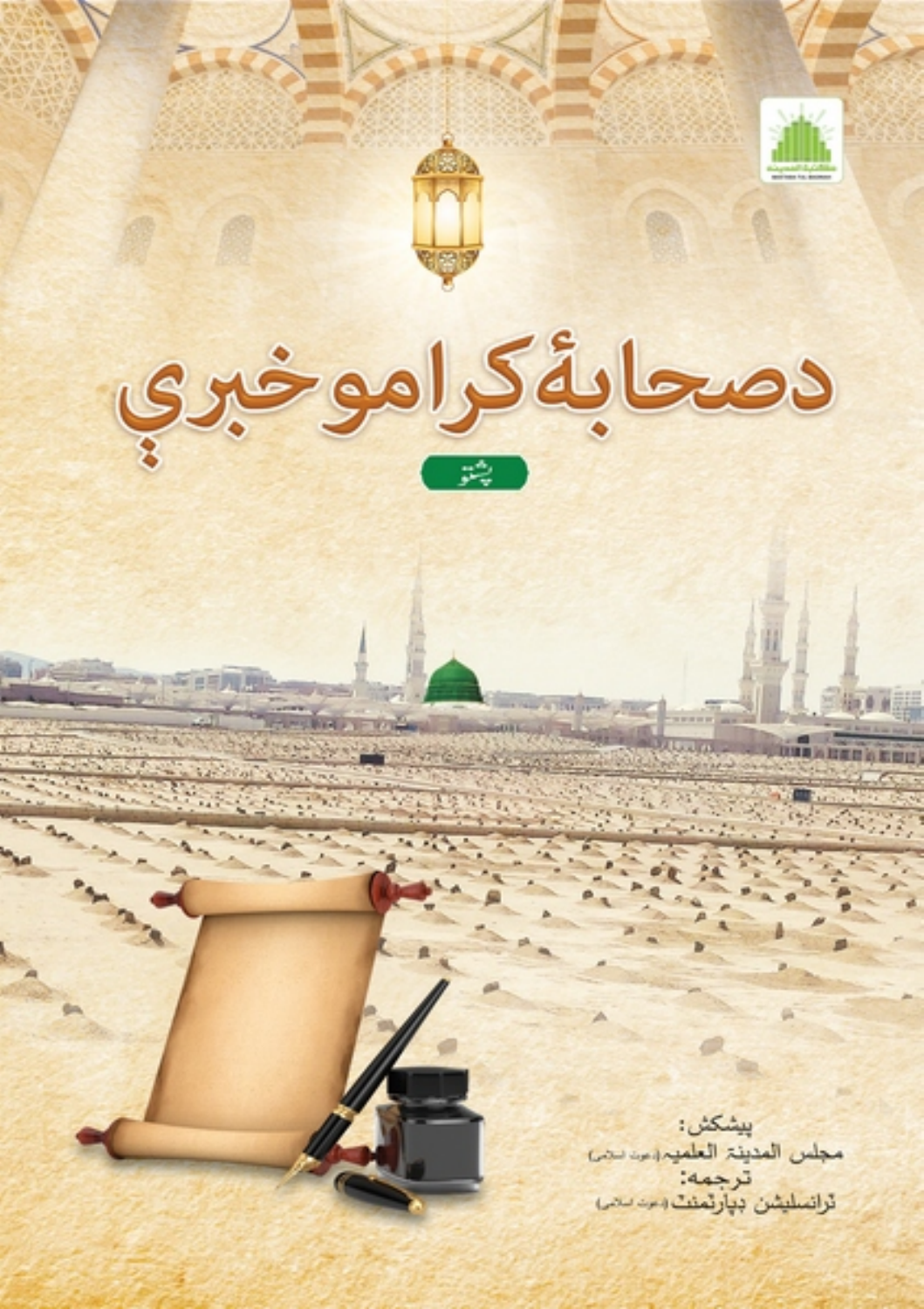ٰ ٱلۡحَمۡدُٰلِلّٰٰٓ رَبِّ الۡعٰلَمِيۡنَ وَالصَّلٰٰٓ قُوَالسَّـلَامِ عَلَىٰ سَيِّنِ الۡمُرۡسَـٰلِيۡن ۚ ֚֚֚֬ ٌ، ٱهَّﺎبَعۡدُفَٱعۡوُذُ بِٱللّٰهِ مِنَ الشَّیۡطٰىِٰ الرَّجِیۡم ۚ بِسۡعِ اللّٰهِ الرَّحۡمٰنِ الرَّحِیۡم ۚ <u>ا</u> ٰ ؚ<br>ۣ<br>ؙ ِّ <u>:</u>

## د صحابهٔ کرامو خبرې

دعائے امیرِ اهلِسنَّت<sub>ا</sub>: یا الله پاکه! څوک چې دا رساله "د صحابهٔ کرامو<mark>ٍ</mark> خبرې'' اولولي که واوري، هغوئي ته د خپل خوږ آخري نبي <sup>صَلَّى</sup>الل<sup>ه</sup>َ عَلَيْهِ َالصَّلَّامِ، د<mark>ې</mark> ľ --ĺ -ć صحابهٔ كرامو او اهلِ بيتو ريښتونے محبت نصيب كړې او د هغوئي نه د هميشه د پاره راضي شي. اُمِين بِِجَاةِخَاتَمِ النَّبِيِّيْن۞صَلَّى اللهُ عَلَيْهِ َاللهِ مَسَّلَّـ ۖ j ---Í -ć -

## رُود شريف فضيلت **\$** د دُرُود شريف فضيلت

فرمانِ مصطَفٰی <sup>صَلَّى الل<sup>ه؏</sup>َليَّهِۥٓوَاٰلِهٖۥ<sub>فَ</sub>سَلَّہ : ''څوک چې په ما باندې د جمعې په</sup> j ---Í -ŕ ورځ او د جمعې په شپه 100 ځله درود شريف اولولي، الله پاک به د هغه| 100 حاجتونه پوره كړي، 70 د آخرت او 30 د دُنيا او الله پاک به يوه فرښته  $100$ مقرره کړي کومه چې به دا درودِ پاک زما قبر ته داسې را اورسوي څنګه| چې تاسو ته ډالرع وړاندې كولے شي، بيشكه زما علم به زما د وصال نه پس| هم هغه شان وي څنګه چې په ژوند کښې دے."

(جمع الجوامع، 199/7. حديث: 22355<sub>)</sub>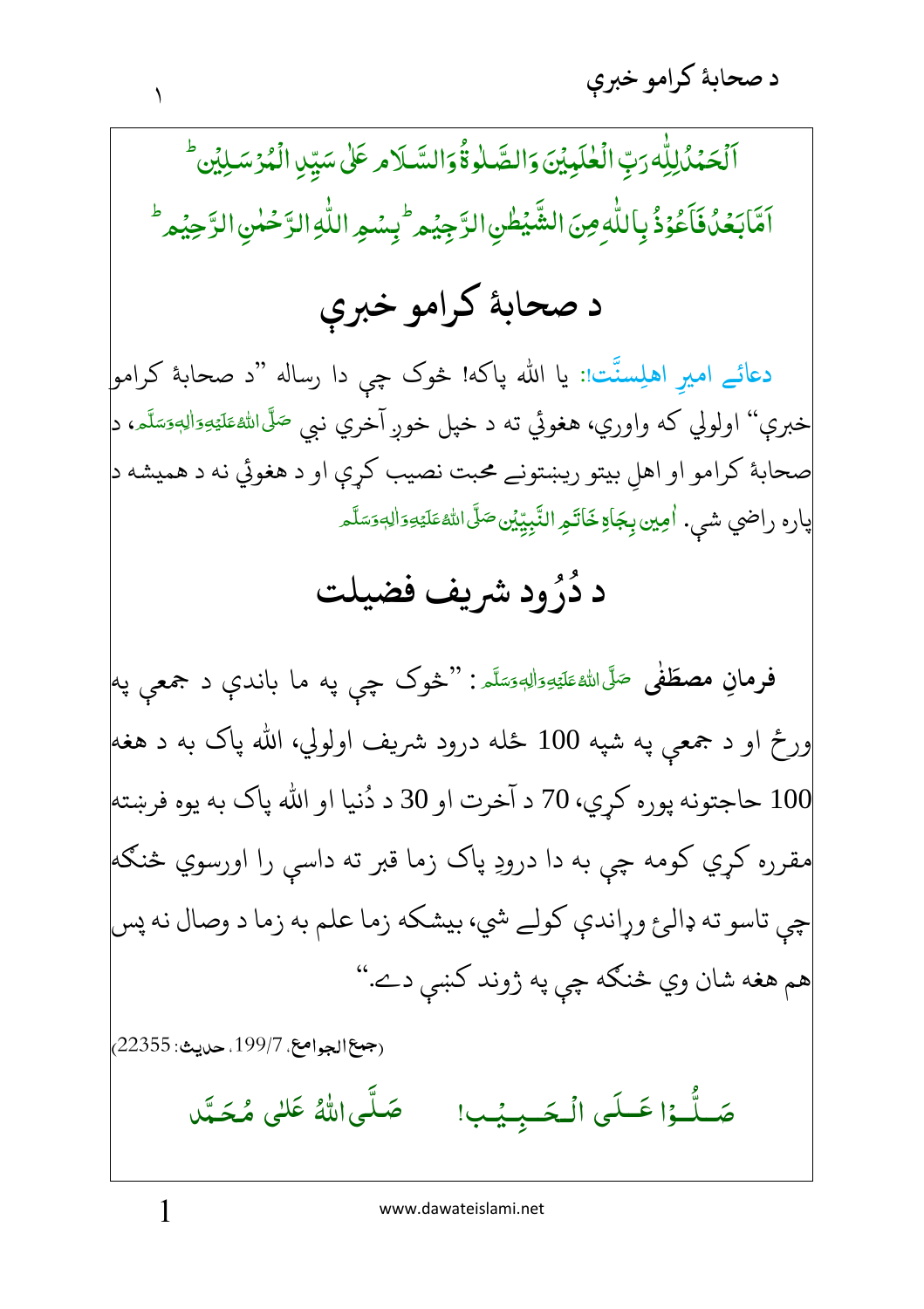## د صحابهٔ کرامو اقوال

خورو او محترمو اسلامي ورونرو! د صحابهٔ کرامو عَلَيْهِمْ الرِّمۡةِان فرامين د ژوند په زياتو شعبو کښې زمونږه راهنمائي کوي ځکه چې د دې پاکو هستيانو خبرې د هغه علمي او عملي تربيت او صحبت فيضان دے كوم چې هغوئي د خوږ نبي <sup>صَلَّى</sup>الل<sup>هِ</sup>ئَلَيْتِوَاللهِوَسَلَّـه نه زده کړې دي، د هغوئي اقوال د<mark>ل</mark> کلونو د تجربو نچور وي، راځئ! د صحابۀ کرامو عَلَيْهِءُالرِّمْءَان يو څو ارشادات واورو او نصيحت ترې حاصل كړو.

د حضرت ابو عُبيده بن جَرَّاح ﷺﷺفرامين

\* که څوک سور سپين وي او که تور، آزاد وي که غلام، عجمي وي که عربي، د چا په باره کښي چې ما ته معلومه شي چې په تقويٰ او پرهيزګارئ کښې زما نه زيات دے نو زه دا خوښووم چي زه د هغه د څرمن يوه حصه وے. (كتاب الزهد لامأمر احمد، ص203، حديث: 1027)

**په د** حضرت نِمرَان بن مخمر يَحْمَةُاللهِطَيَه نه روايت دے چي حضرت ابوعُبيده بن جَرَّاح ﷺ عَنْه د لښكر سره روان وو چې دا ئې اوفرمائيل: "واورئ! ډير پينو جامو والا د دين په لحاظ سره سخا (ګندا) وي او خپل ځان زيات عزت داره گنرونڪي ډير (خلق) حقير (کمتر) وي. اے خلقو! نوي نيکئ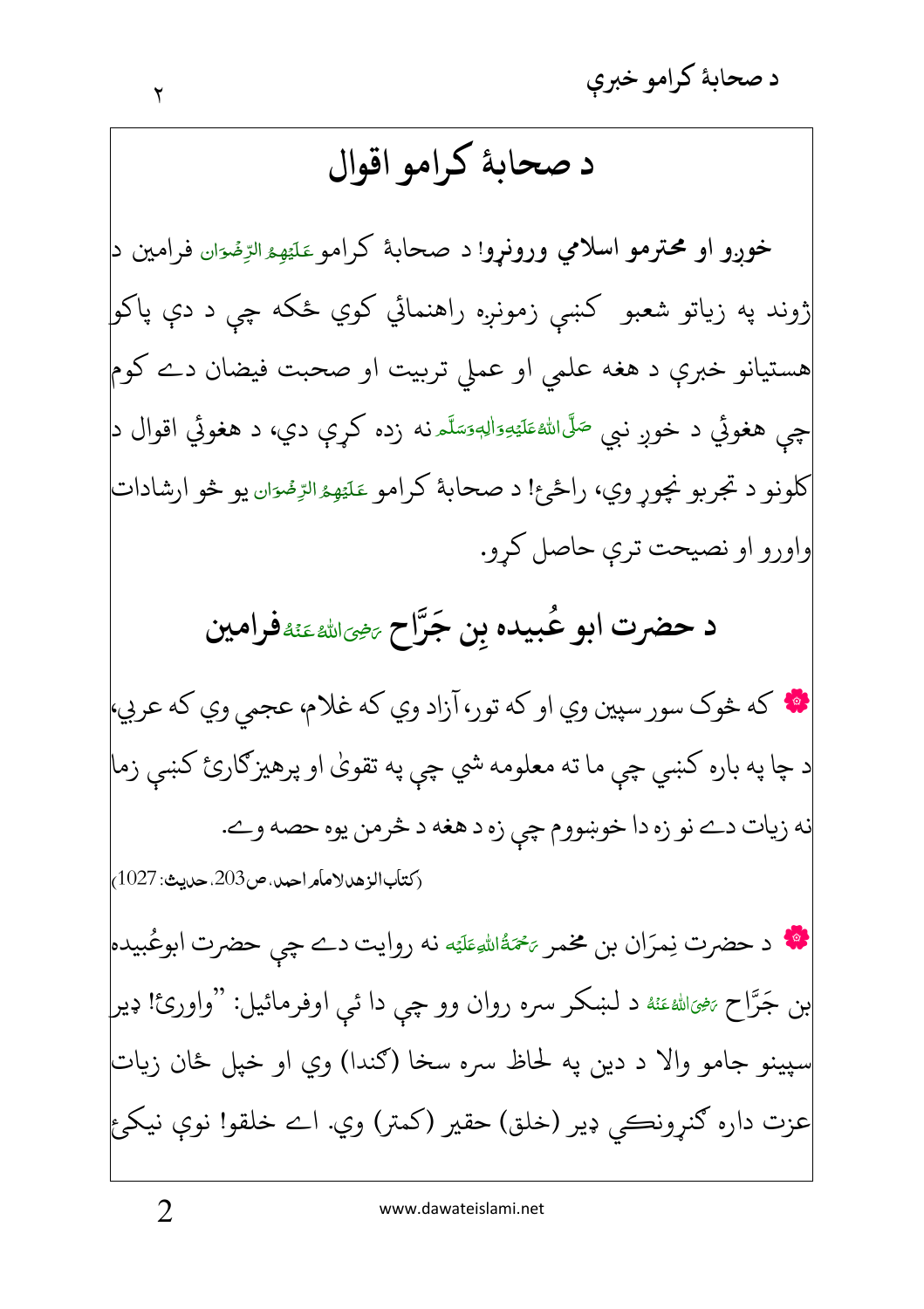www.dawateislami.net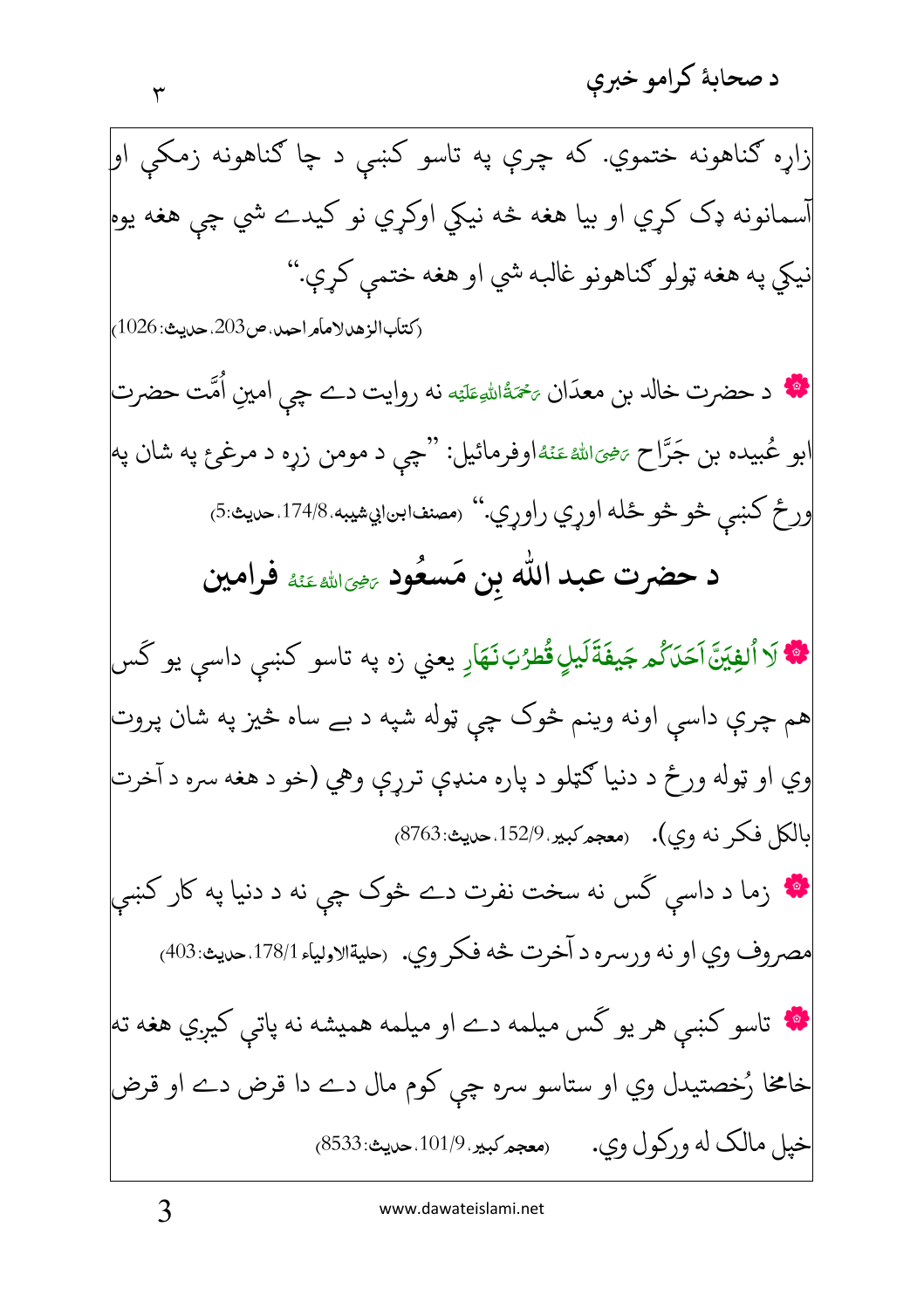د صحابهٔ کرامو خبرې

| <b>اک</b> رياکار د مرګ نه پس هم ريا نه پريږدي، چا پوښتنه اوکړه هغه څنګه؟                       |
|------------------------------------------------------------------------------------------------|
| اوئې فرمائيل: هغه غواړي چې زما په جنازه کښې ډير خلق وي چې داسې                                 |
| زما عزت ( واه واه) کيږي، ريا د مرګ نه پس هم ورپسې وي. (مراةالمناجيح 19/7 <sub>،</sub>          |
| <b>اگه</b> د چا چې څومره وس رسي خپل مال دې هلته کيږدي چرته ئې چې نه                            |
| چينجې وهلے شي او نه ورته د غل لاس رسي، (يعني د الله پاک په لار کښې ئې                          |
| صدقه کړئ) ځکه چې د بنده زړه مال طرف ته متوجه کيږي.                                             |
| (حليةالاولياء 183/1. حديث: 433)                                                                |
| <b>۱۰</b> رښتيا درانه او تراخه لکي خو دروغ سپک او خواږه محسوسيږي او کله لږ                     |
| شان شهوت د اوګړد غم سبب جوړيږي. «لزهدلابنمبارک ص98 حديث:290)                                   |
| <b>اکل</b> په هغه ذات مې دې قسم وي د چا نه بغير چې بل معبود نشته! په زمکه د                    |
| ژبې نه زيات بل يو څيز داسې نشته کوم چې د اوګږدې مودې پورې قيد کښې د                            |
| ساتلو زيات حاجت وي. (معجم كبير 149/9 حديث 87448)                                               |
| <b>اگه</b> په زړه کښې ښه خواهشات هم پيدا کيږي او غلط خيالات هم پيدا کيږي.                      |
| ځکه نيکي غنيمت اوګنړئ او اوئې کړئ او په بدئ خپله لمَن مه داغداره کوئ                           |
| .<br>بلکه دا پريږدئ. (کتابالزهدلامامراحمد ص469 حديث: 1331مفهوماً)                              |
| <b>انه</b> د زړه سخت کوونڪو څيزونو نه ځان بچ کوئ او د کوم څيز چې په                            |
| زړه ويره پيدا شي، هغه پريږدئ. <sub>(الور</sub> ع <sub>لا</sub> مامراحمدبنحنبل ص46 <sub>)</sub> |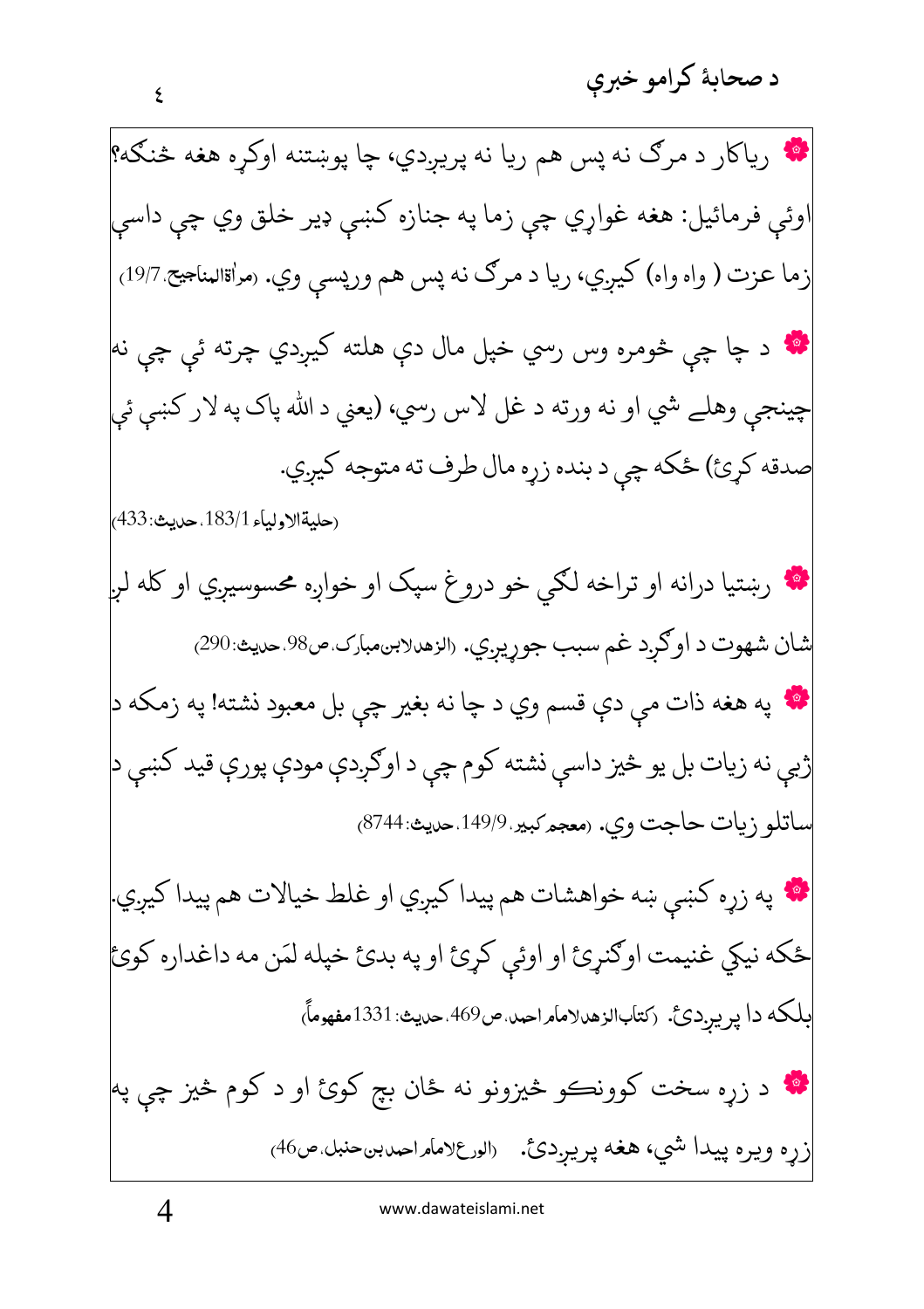د صحاىۀ كرامو خبرى

**په** حافظِ قرآن له پڪار دي چي کله خلق اوده وي نو هغه دې د خپلې شپي حفاظت اوکړي (چې په هغې کښې ويخ پاتې شي او د قرآن مجيد تلاوت او| د الله پاک عبادت اوکړي هیڅ کله دې ئ<sub>ی</sub> هم په غفلت کښې نه تیروي). کله چې خلق خوراک کوي هغه دې د خپلې ورځ خيال اوساتي (يعني روژه دې اونيسي). کله چي خلق خوشحاله وي نو هغه دي خپل غم ياد کري (يعني د أخرت فكر دې اوكړي). كله چې خلق خاندي نو هغه دې اوښكى بَهيَوي. كله چې خلق يو بل سره ميلاويږي نو هغه دې خاموشه وي او كله چې خلق د تڪبر ښکار شي نو هغه دې خشوع و خضوع اختيار کړي. حافظِ قرآن له پڪار دي چي هغه ژړوونے، غم زپلے، حکمت او بُردبارئ، علم او اطمينان والا وي. او هغه له پڪار دي چي هغه خُشک رُو، غافل، شور کوونڪے، چغي وهونڪے او سخت مزاجه نه وي. (کتابالزهدلامامراحيد ص183 حديث:892) • حضرت عبد الرّحمٰن بن حَجِيره ﷺ عَنْهُ د خپل والد صاحب نه روايت كوي، حضرت عبد الله بن مسعود <sub>تخ</sub>يَ الله عَنْهُ به چي كله د خلقو سره<mark></mark> کښيناستلو نو فرمائيل به ئي: " اے خلقو! د شپو او ورځو تيريدو سره ستاسو| عمرونه هم کميږي. ستاسو اعمال ليکلے کيږې. مرګ به ناڅاپه راځي. بس څوک چې د نيکۍ فصل اوکري، ډير زر به هغه په شوق اوريبي او څوک چې د بدئ پټے اوکري نو هغه به په پښیمانتیا سره ریبي. هر یو گس به خپل کرلے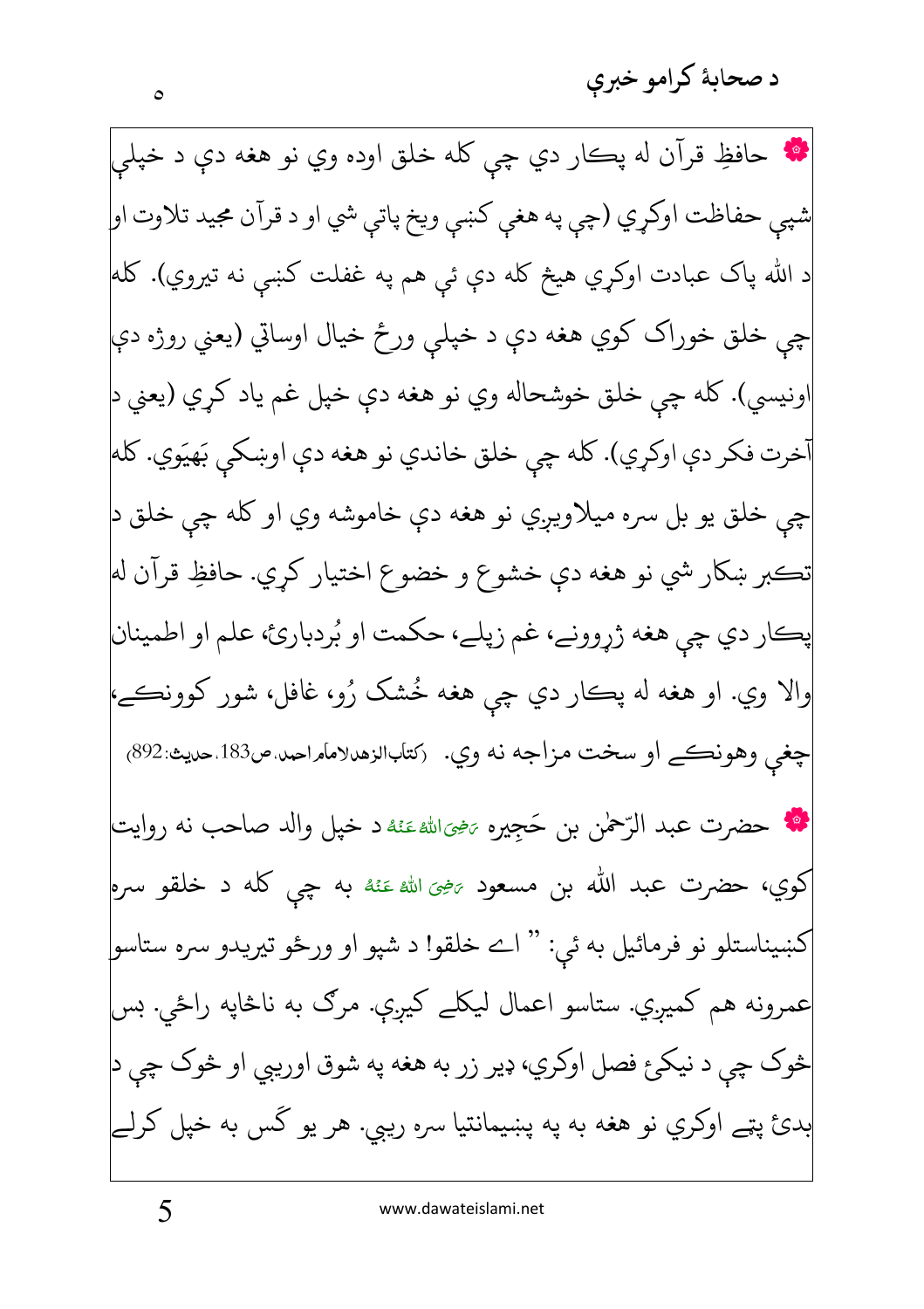د صحابهٔ کرامو خبری

شوے فصل ريبي. سُستی او ناراستي کوونڪے به چرې هم د خپل عمل په<mark></mark> ذريعه مخكښې نه شي او په حرص او لالچ كښى اخته گس به صرف خپل قسمت حاصلوي. چا ته چي هم د نيكئ توفيق ميلاؤ شو هغه د الله پاک له طرفه دے او چا چې د بدو نه ځان بچ کړو نو هغه هم د الله پاک په کرم سره دے. مُتَّقـى او پرهيزګاره د عامو خلقو سردار او فُقَها ئې رهنما دي. د دوئي صحبت ختيارول نيكو كښى د زيات والي سبب دے. رَسَابالزهدلامامراحد ص183 حديث:889) \* يو كَس د هغوئي خوا له راغے او تپوس ئي اوكړو: " اے ابو عبد الرّحمٰن! (دا د| حضرت عبد الله بن مسعود <sub>تنخ</sub>ىاللهءَنَهُ كنيت دے) ما ته جامِع او نافِع كلمات ُوښائ<sub>ی</sub>! اوئ<sub>ی</sub> فرمائیل: د الله پاک عبادت کوه. د هغه سره څوک شریک مه جوروه. د قرآن مجيد د احكامو مطابق ژوند تيروه. كه چري يو نا واقفه او نا خوښه گس هم يوه حق خبره اوكړي هغه قبلوه او كه په تا ډير ګران گس هم څه ناحقه خبره اوكري هغه رد كوه. (موسوعةلابن|بي|لدنيا 264/7 صديث:454مفهوماً) \* د حضرت عبد الله بن مسعود <sub>تَنْ</sub>يَالله عَنْهُ په خدمت كښى څه زميندار| حاضر شو نو د هغوئي په پيړو [يعني غټو] څټونو او صحتمند بدنونو ليدو سره| خلق حيران شو (په دې) هغوئي <sub>تَن</sub>حِيَالله عَنْهُ اوفرمائيل: ''تاسو وينږع چي د كافرانو| بدنونه صحتمند دي خو زړونه ئې بيمار دي او د مومن بدن كه چرې كمزورے هم وي نو د هغه زړه صحتمند او مضبوط وي. په الله پاک مې دې قسم وي! چې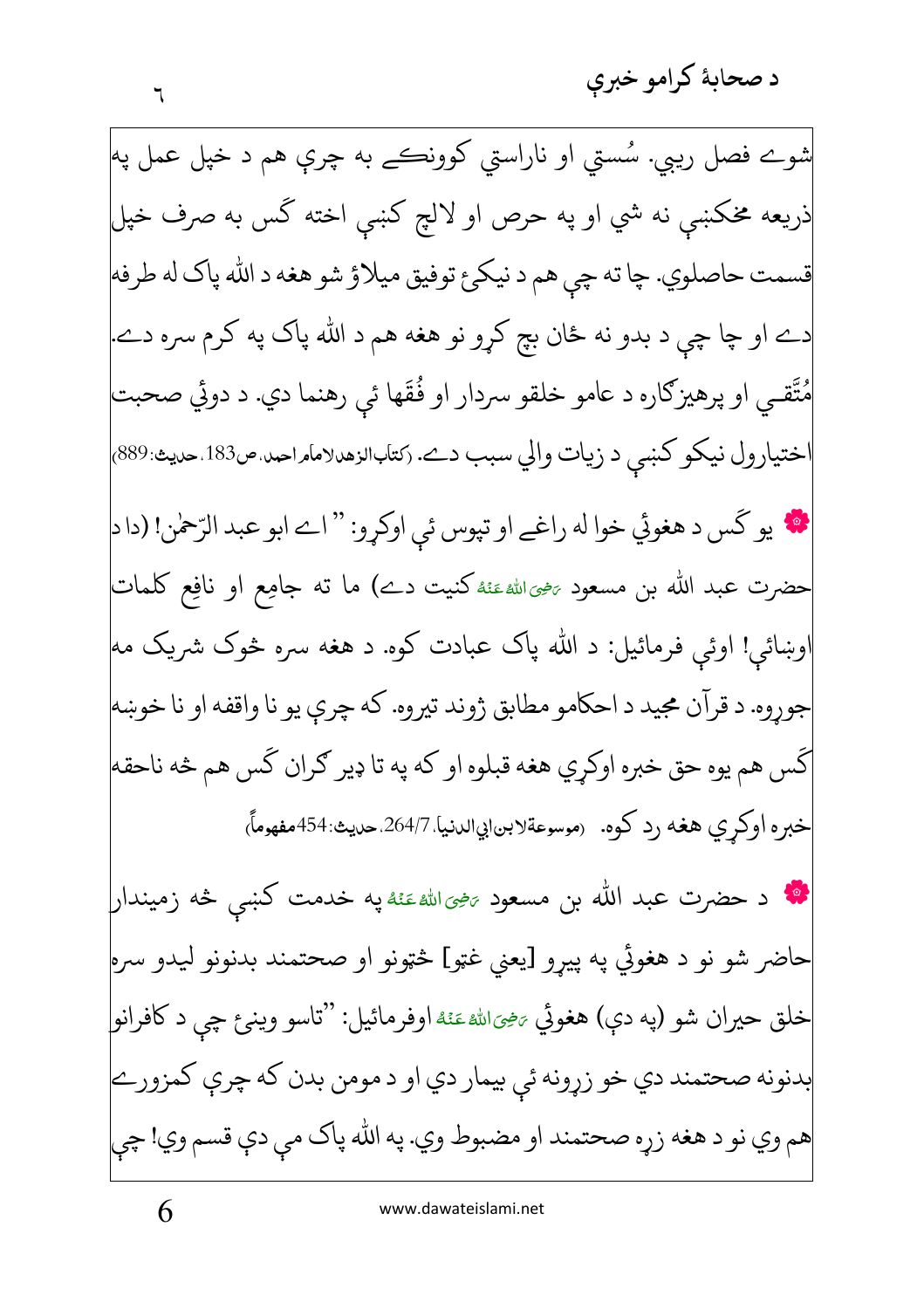گس ۔

حضہ ت

نضي الله

بَهيَوه.

(كتاب الزهد لامأمر احمد، ص42، حديث: 130)

\* (اے خلقو!) تاسو په لمُونځونو، روژو او اجتِهاد کښي د صحابهٔ کرامو|

عَلَيْهِمُ الرِّمُّوَان نه وړاندې تلل غواړئ (ياد ساتئ! داسې نشي کيدے ځکه چې)

كه چري ستاسو بدن صحتمند وي خو زړه مو مريض وي نو ستاسو حيثيت د

الله پاک په نظر کښې د غوشانو د چينجي نه هم کمتر دے.''

$$
\lambda
$$

7

ہے ضرورته د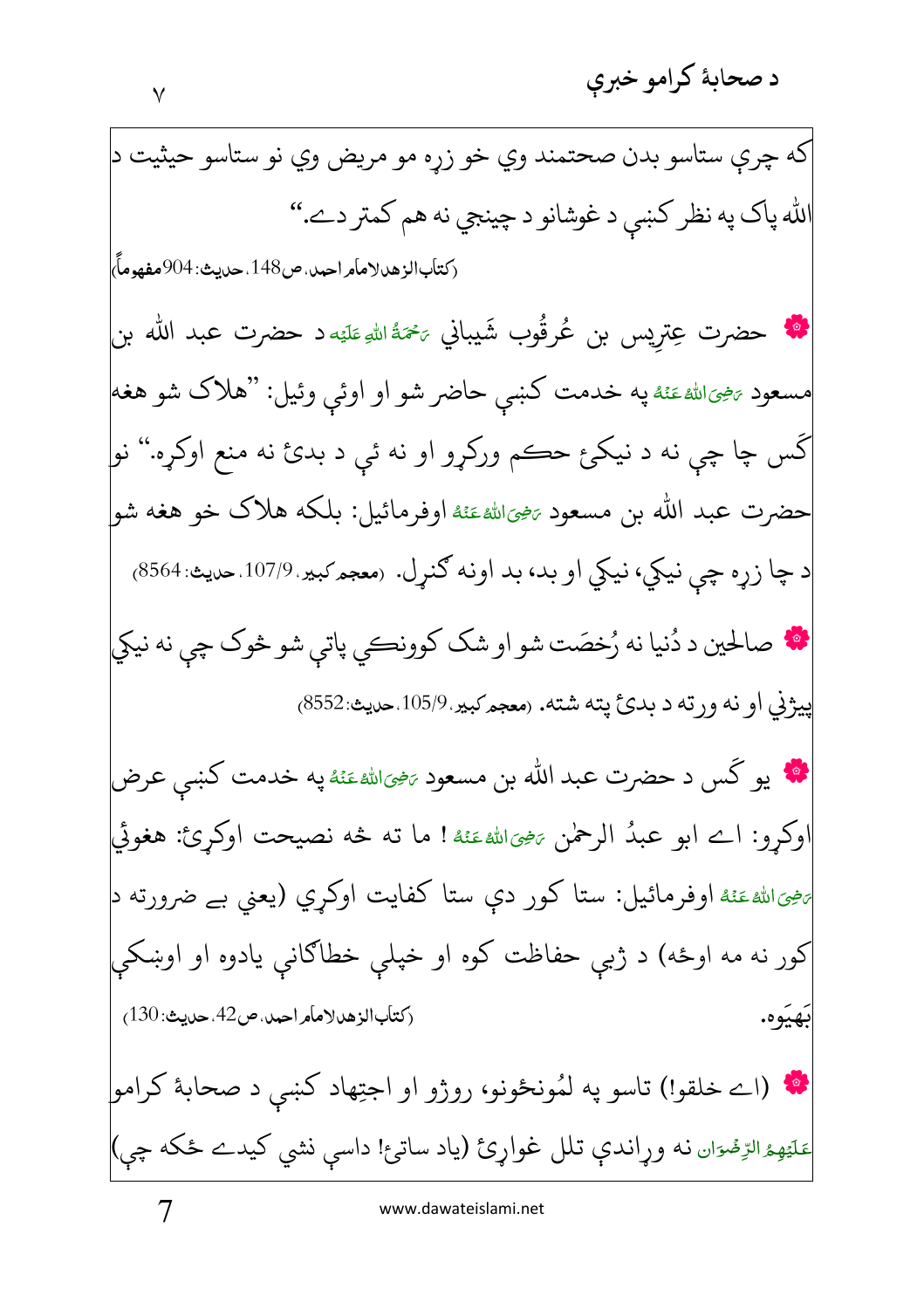د صحابهٔ کرامو خبرې

هغوئي ستاسو نه غوره دي.'' خلقو عرض اوكړو: '' اے ابو عبد الرحمٰن پنجيالله عَنْهُ! د دې څه وجه ده؟'' اوئې فرمائيل: هغوئي به په دنيا کښې ډير زيات زُهد اختيارولو او آخرت كښې به ئې د ټولو نه زيات رغبت ساتلو. (حليةالاولياء. 185/1. حديث: 438) لکه زره د لوښو په شان دي، لِهٰذا دا د قرآنِ پاك نه علاوه د بل څه نه مه ډ کوئ. (كتاب الزهد لامامر احمد، ص183. حديث: 891) \* د چا د ګنهګاريدو د پاره دومره هم کافي ده چي کله هغه ته اووئيل شي: د الله پاک نه اويَريږه، نو هغه خفه شي او وائي: د خپل کار سره کار ساته. (الكواكب الدرية. 1/1) \*\* هغوئي <sub>تَنْ</sub>حِىَالله عَنْهُ به فرمائيل: اے ژبې! ښې خبرې کوه، په فائده کښې به ئې، او وينا مه كوه چې پښيمانتيا [يعني شرميدلو] نه مخكښې به سلامته| (حسن السبت في الصبت، ص79) وسى. حَافِظُواعلىَابَنَائِكُمْفِالصَّلَاةِ يعني د لمُونځ په معامله کښ<sub>ې</sub> خپلو بچو له توجه وركرئ. (مصنفءبدالرزاق 120/4.رقم:7329) حيرانتيا ده په سوداګر باندې چې هغه څنګه سلامته پاتې کيدے شي، که چرې خپل څيز خرڅوي نو د هغې تعريفونه کوي او چې د بل چا نه څه څيز اخلي نو د هغې بدي بيانوي. (بهجةالمجالسوانسالمجالسلابنءبدالبر. 136/1) **په** که زه يوه سکروټه په ژبه اوڅټم او هغه مې اوسوزوي کومه چې سوزوي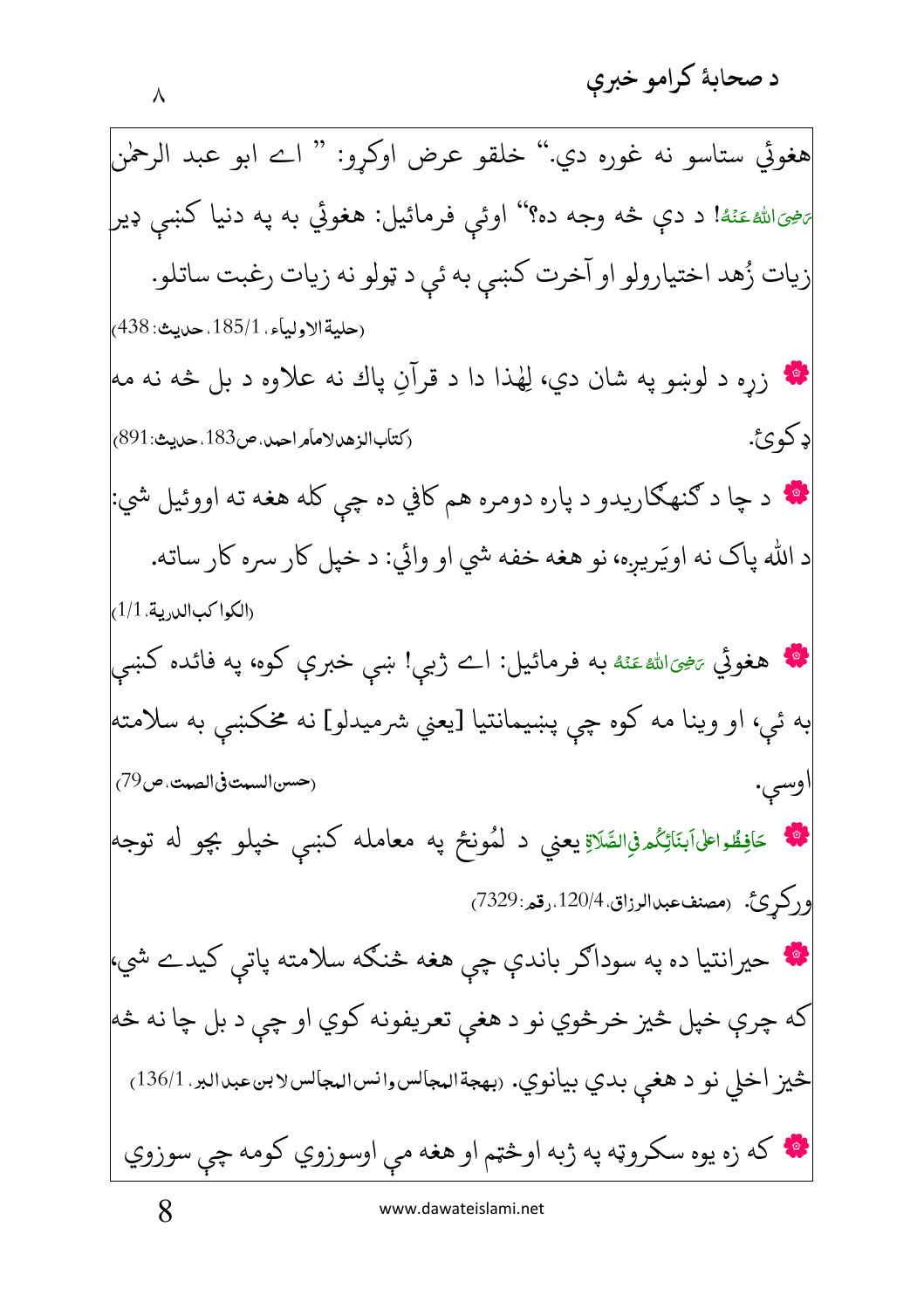او نوره پاتي شي کومه چي پاتي شي، هغه زما په نظر کښي د هغې نه ما ته زیاته خوښه ده چي کوم کار شوے دے د هغې په باره کښې اووايم: کاش چې داسې نه وے شوے يا د هغه کار په باره کښې اووايم کوم چي نه وي شوے: کاش چې شوے وے. (احياء العلوم ، 66/5) **په** چې کله يو شرابي مړ شي نو هغه خخ کړئ، د هغې نه پس ما په يو لرګي باندې زوَړند کړئ او د هغه قبر اوکنئ، که چرې د هغه مخ د قبلي نه، نه وو| اووختے نو ما هم داسې زوړند پريږدئ. (كتاب الكبائر للذهبي، ص96) په تر څو پورې چي تاسو په لمُونځ کښي مشغول ئي نو د بادشاه (يعني د الله پاک د رحمت) ور وهئ او څوک چې د بادشاه ور وهي نو د هغه د پاره ور بيرته کيږي. (مصنفابن|بيشيبه، 360/2، حديث: 10) \* (د چا) تعريف يا بدئ بيانولو كښى تادي مه كوئ ځكه چي نن به په تاسو| ښه لکيدونڪے سبا بد وي او نن بد لکيدونڪے به سبا ښه لکي. (حليةالاولياء، 279/4. حديث: 5568) د حضرت عبدُ الله ابن عباس ﷺﷺ فرامين لله حضرت سَعِيد بن جُبَير ﷺ عَنْهُ فرمائي چي ما حضرت عبد الله بن عباس <sub>تَنْ</sub>حِىالله عَنْهُما اوليدلو چې هغوئي د خپلې ژبې څوکه په ګوتو کښې نيولې وه او فرمائيل ئې: په تا افسوس دے! ښه خبره کوه چې په دې کښې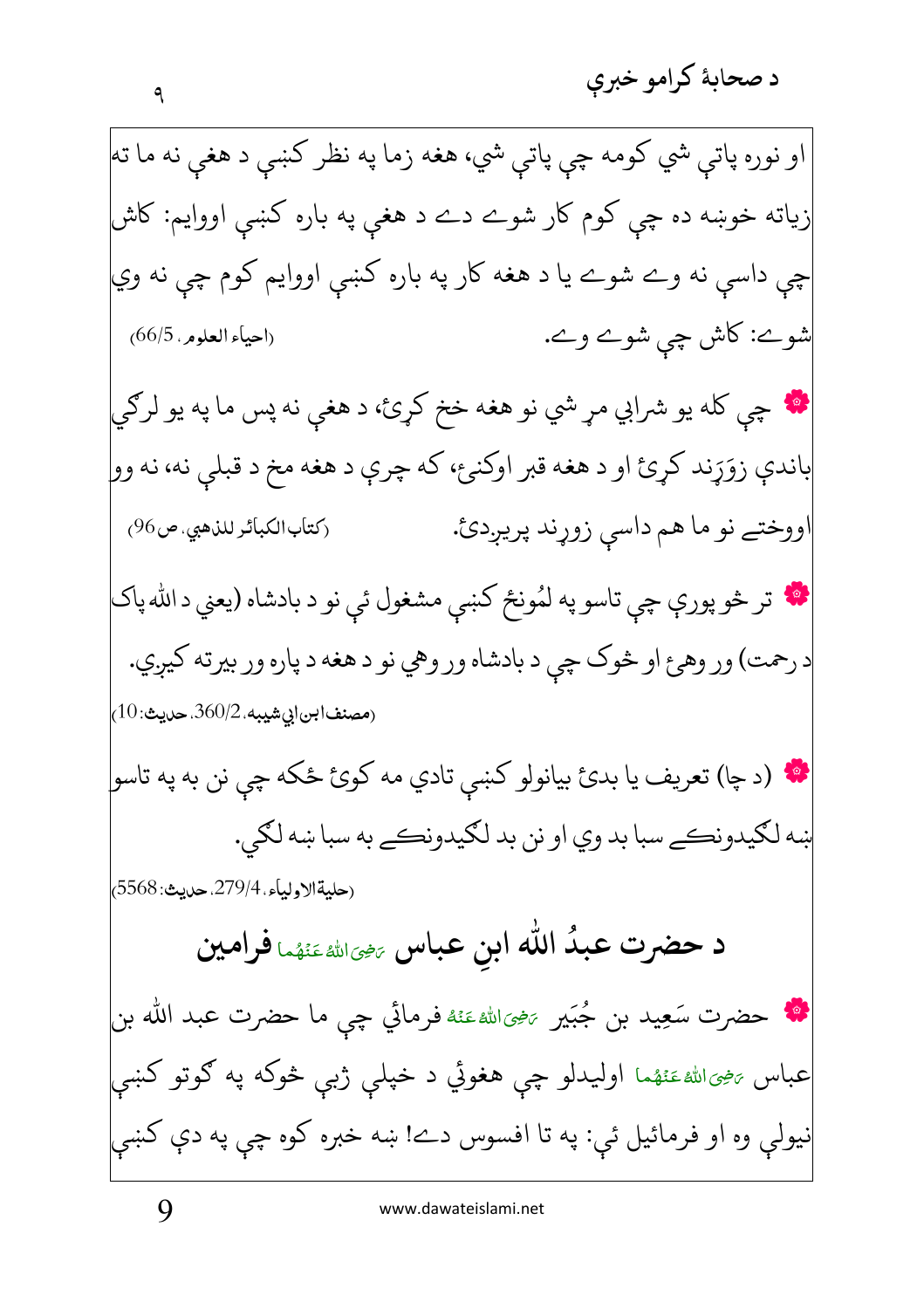ستا فائده ده او د غلطې خبرې نه خاموشه پاتې کيږه، دې کښې ستا سلامتيا ده.'' کتونڪي د دي وجه اويوښتله نو هغوئي اوفرمائيل: "ما ته| خبر رارسيدلے دے چي د قيامت په ورځ به انسان ته د خپلي ژبي په وجه د ټولو نه زيات نقصان رسي." رکتابالزهدلامامراحمد.ص206.حديث: 1047<sub>)</sub> **په** اے ژبې! ښې خبرې کوه، ستا پڪښې فائده ده او د غلطې خبرې نه چپ پاتې کيږه په سلامتيا کښې به اوسې. (حسالسمتفيالصت ص80) **په** کله چي درهم او دينار جوړ کړے شو نو ابليس دا اونيول او د خپلو سترګو سره ئې اولګول او اوئې وئيل: "ته زما د زړه خوراک او د سترګو يخ والے ئي. زه به ستا په ذريعه خلق سركشه او كافران كووم او ستا په وجه به زه خلق دوزخ ته بوځم. زه د هغه گس نه خوشحاله يم څوک چي ستا په| مينه كښي اخته شي او ستا غلامي شروع كړي.'' (صفةالصفوة 384/1،الرقم:119) \* كوم قوم كښى چې هم ظلم ظاهريږي په هغوئي كښې زيات مړي كيږي. (التبهير لابن عبدالبر، 262/10، تحت الحديث: 755) \* حضرت ابو غَالِب خَلجي ﷺ اللهِ عَلَيْه بيانوي: ما حضرت عبدُالله بن عباس ﷺ عَنهُمايه دي فرمائيلو واوريدو: " تاسو فرائض ادا كول يه خيل ځان باندې لازمي کړئ او الله پاک چې په تاسو خپل کوم حقونه مقرر کړي دي هغه ادا کړئ او په هغې د الله پاک نه مدد غواړئ ځکه چې هغه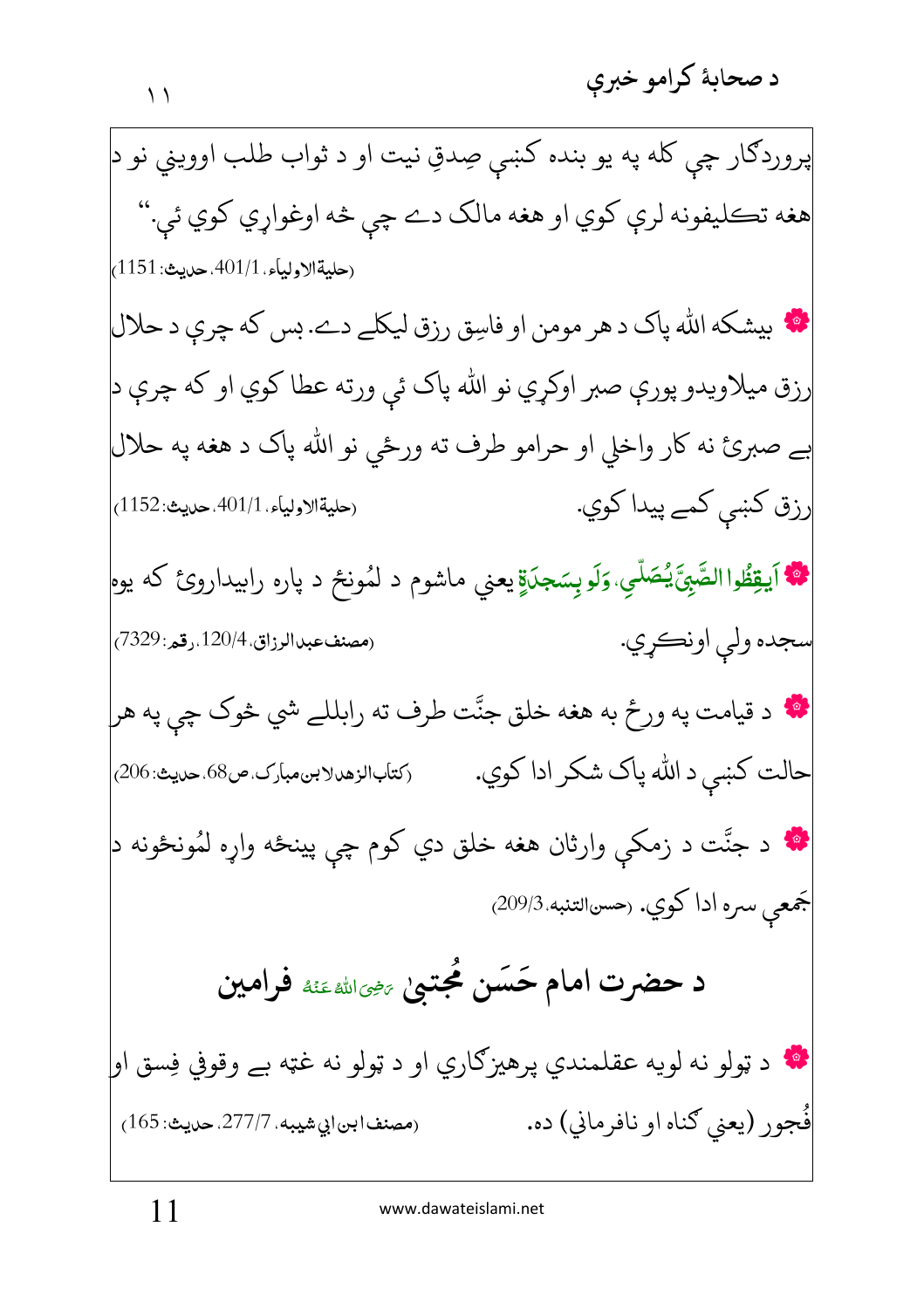**په** اے ابن آدم! د خپل ورور سره حسد مه کوه ځکه چی که چرې الله پاک د هغه د عِزَّت د پاره هغه نعمت هغه ته عطا کړے وي نو چاله چي الله پاک عزت ورکړے وي نو د هغه سره حسد مه کوه او که په بله څه وجه ئي ورته عطا کړے وي نو د هغه سره حسد ولې کوې د چا ځائے چې دوزخ (الزواجر عن اقتراف الكبائر . 116/1) ے. **په** حيرانتيا ده په انسان باندې چي هره ورځ يو يا دوه ځله په خپل لاس ناپاکي وينځي بيا هم د زمکي او آسمان بادشاه سره مقابله (تڪبر) کوي. (الزواجر عن اقتراف الكبائر ، 149/1) **په** حضرت امام حسن ﷺ ينهو ورځ يو مالداره په تڪبر سره په گرځيدلو اوليدو نو هغه ته ئې اوفرمائيل: اے بے وقوفه! په دومره تڪبر| سره کوم خوا ګورې؟ آيا هغه نعمتونو ته ګورې د کومو چي دې شکر نه| دے ادا کړے که هغه نعمتونو ته ګورې د کومو ذکر چې د الله پاک په حکمونو کښي نشته. کله چي هغه دا خبره واوريده نو د عذر وړاندې کولو د پاره حاضر شو. هغوئي <sub>تَ<sup>ضِي</sup>َاللهٴعَنُهُارشاد اوفرمائيلو: ما ته معذرت مه کوه<mark></mark></sub> بلکه د الله پاک په دربار کښي توبه اوکړه آيا تا د الله پاک دا فرمان نه دے اوربدلہ: وَلَا تَمۡش فِيۡ الۡاَرۡضِ مَرَحٗا ۚ إِنَّكَ لَنۡ تَخۡرِقَ الۡاَرۡضَ وَلَنۡ تَبۡلُغَ الۡجَبَالَ طُوۡلاَّ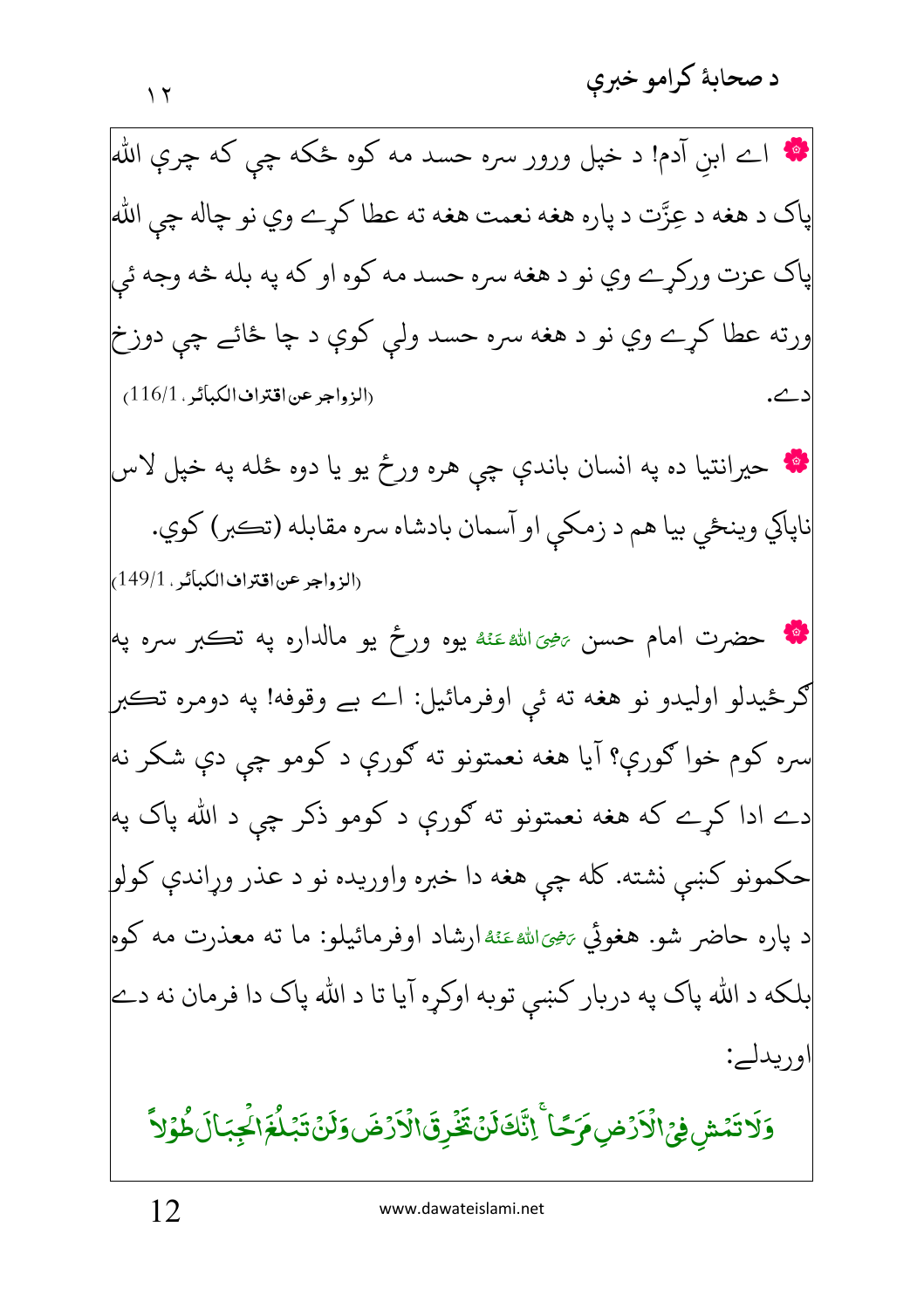<sub>(</sub>پ15 بني|سرائيل:37) [مفهوم] **ترجمهٔ کنز الايمان**: او په زمکه د تڪبر سره مه ګر ځه|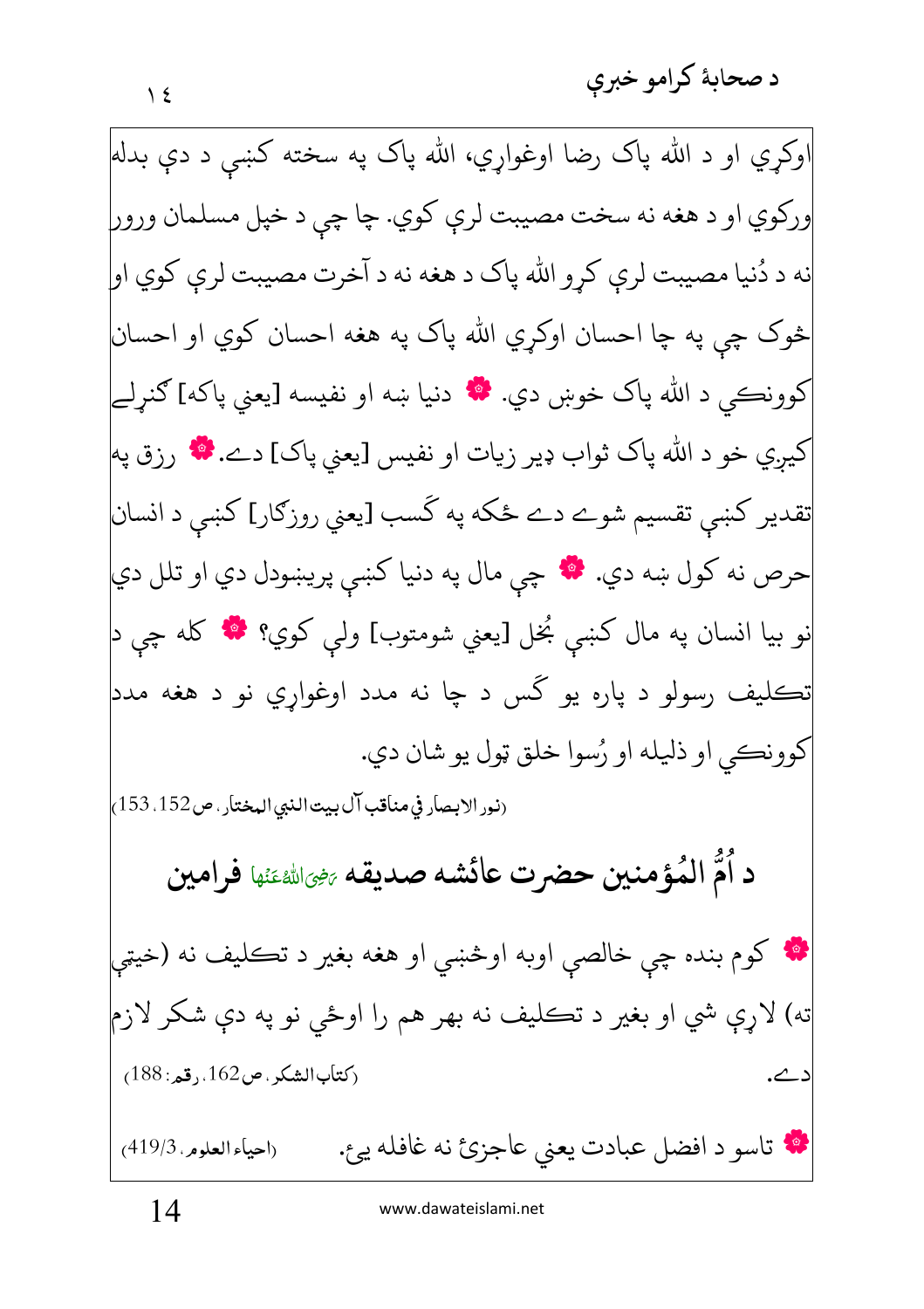د حضرت امیر معاویه پهباشه عَنهٔ فرامین په څوک چي زما د يو نعمت سره حسد کوي زه د هغه نه علاوه هر گس رضا کولے شم ځکه چي حسد کوونڪے هغه وخت رضا کيږي کله چي (احياء العلوم, 233/3) هغه نعمت زما نه ختم شي. \* د ټولو نه لوئي سردار هغه کَس دے چې کله د هغه نه څه څيز اوغوښتلے شي نو د ټولو نه زيات سخاوت کوونڪے وي، په محافلو کښي د حُسن َخلاق په لحاظ سره د ټولو نه ښه وي او چې کله د هغه سره بد سلوک اوشي نو هغه د حِلم او بُردبارئ مُظاهَره اوكرِي. رتاريخ ابنِعساكر. 186/59.رقم: 7510/ \* کوم گس چي د تجربو نه فائده وانخلي هغه لوړ [اعليٰ] مقام ته نشي (احياء العلوم ، 230/3) رسيد\_ د حضرت ابو هريره ﷺﷺ فرامين ۲۰ که چرې د انسان په غوږونو کښې ويلې شوې سيسه واچولے شي نو د<mark>ا</mark> هغه د پاره دا د اذان اوريدو سره جمات ته د نه تللو نه زيات بهتر دي. (مصنف|بن|بي شيبه، 380/1. حديث: 4) په کومو کورونو کښي چي د الله پاک ذکر کيږي د آسمان اوسيدونڪي هغه کورونو ته داسي ګوري څنګه چې تاسو ستورو ته ګورئ.  $(10.236/8.4)$ مصنف ابن ابي شيبه،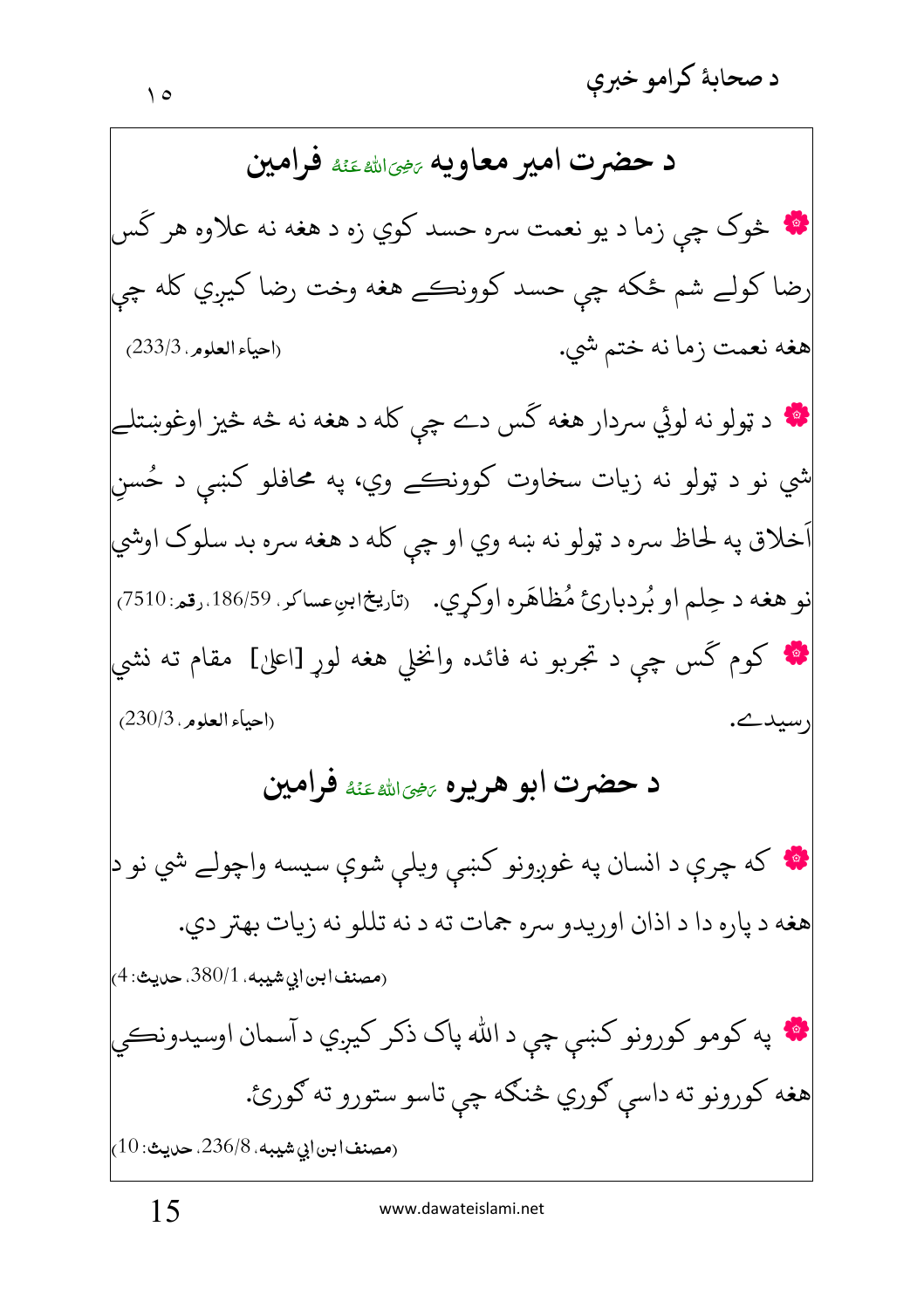**په** د حضرت عَطاء ﷺ اللهِ عَلَيْه نه روايت دے چې حضرت ابوهريره پرهيانلهءَنُهُاوفرمائيل: "چي کله تاسو 6 څيزونه اووين<sub>ځ</sub> نو که چرې ستاسو| ژوند ستاسو په قبضه کښې وي نو هغه پريږدئ. په دې وجه زه د مرګ ارمان کووم د دې ويرې نه چې چرې د دې څيزونو زمانے ته پاتې نشم. کله چي بے وقوفه حکمران وي. فيصلي خرڅيږي. ځانونه محفوظه پاتي نه شي. خپلولي ماته کرے شي [يعني پريښودے شي] د قوم محافظان د قوم لوټ ماران جور شي او خلق قرآن مجيد د سندرو په شان لوستل شروع كري." (تاريخ ابن عساكر ، 379/67. مصنف عبد الرزاق، 322/2. حديث: 1119) **په** د حضرت ابو اَسود <sup>پهي</sup>ۀال<sup>ي</sup>وعَليَه نه روايت دے چې يو گس په مدينه منوره کښي کور جوړ کړو. د کور جوړولو نه پس يوه ورځ هغه د خپل کور په دروازه کښی ولاړ وو چی حضرت ابو هریره *بخی*اشهءَنهٔد هغه په خوا تيريدلو نو هغه عرض اوكرو: "اے ابو هريره يه<u>خوالله عَن</u>هُ! لر اودرير ئ! او ما ته اووائې چې زه د کور په دروازه څه اوليڪم؟'' هغوئي <sub>تَن</sub>حِيَ<sub>الل</sub>ه عَنْهُ اوفرمائيل: 'وليکله "کورونه د ورانيدو د پاره وي، اولاد د مړه کيدو د پاره او مال د وارثانو د پاره جمع کولے شي.'' هغه وخت هلته يو اَعرابي (يعني د کلي اوسيدونڪے گس) هم موجود وو. هغه اووئيل: "شيخ! تا څومره غلطه خبره اوکره." د کور مالک اَعرابي ته اووئيل: " هلاک شي! دا د ټولو انبياؤ سردار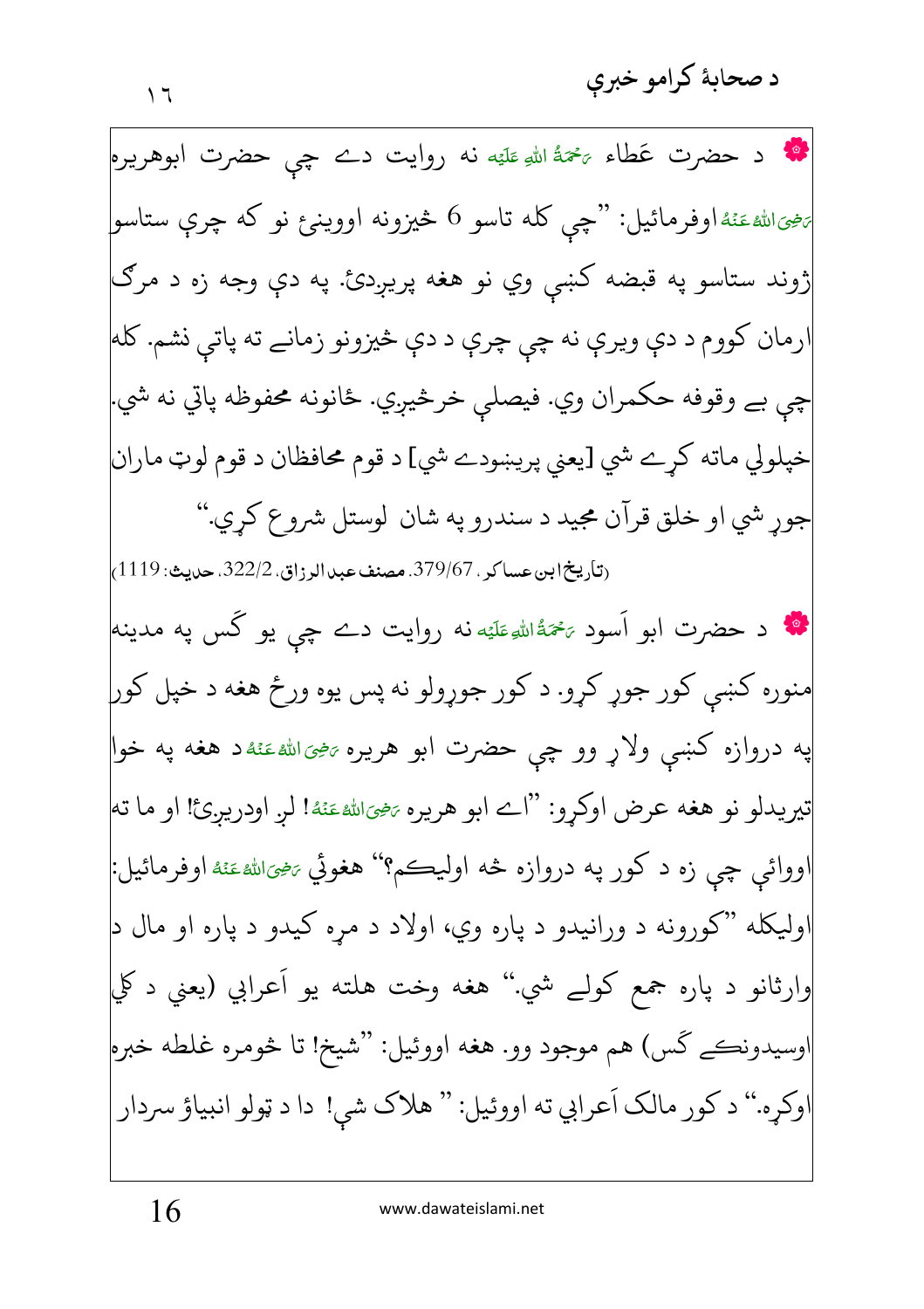صَلَّى اللهُ عَلَيْهِ وَالِهِ وَسَلَّمَهِ صِحالِي حضرت أبو هريره يَرْمِيَ اللهُ عَنْهُ دِــُ.'' (تاريخ ابن عساكر ، 374/67) د حضرت عبد الله بن عمر ﷺﷺ فرامين **په** چې کله ته ماښام کري نو د راتلونڪي سحر انتظار مه کوه او چې کله سحر کرې نو د ماښام انتظار مه کوه او د صحت په حالت کښې د بيمارئ د پاره او ژوند کښې د مرګ د پاره تياري اوکړه. ربخاري.223/4.حديث: 6416) \* حضرت عبد الله بن عمر ﷺﷺ افرمائي: يو كَس تر هٰغه وخته يوري کامل عالِم نشي کيدے تر څو پورې چي هغه د خپل ځان نه د غوره سره<mark></mark> حسد کول، د ځان نه کمتره سپک ګنرل او د علم په بدله کښي مال غوښتل پرې نه گردي. (الكواكبالدرية 166/1) ۲۰ د انسان اندامونو کښې د ټولو نه زياته ژبه د دې خبرې حقداره ده چې هغه (د فضول خبرو نه) پاکه اوساتلے شي. رمصنف١بي١يهيه.237/6.حديث:7) \* يُعَلَّمُ الصَّبِيُّ الصَّلاَةَاِذَا عَرَفَ يَبِينَه مِن شِمَالَهٖ يعني كله چي ماشوم په ښي او| گس کښي فرق شروع کړي نو هغه ته دې د لمَانځه تعليم ورکړے شي. (مصنفابن|بي شيبه، 382/1. رقم: 5) ۲۰ که چرې زما ګوَته په شرابو کښې اولګي نو هغه د خپل لاس سره ساتل (مصنف|بن|بي شيبه، 509/5، حديث: 6) زما خوښ نه دي.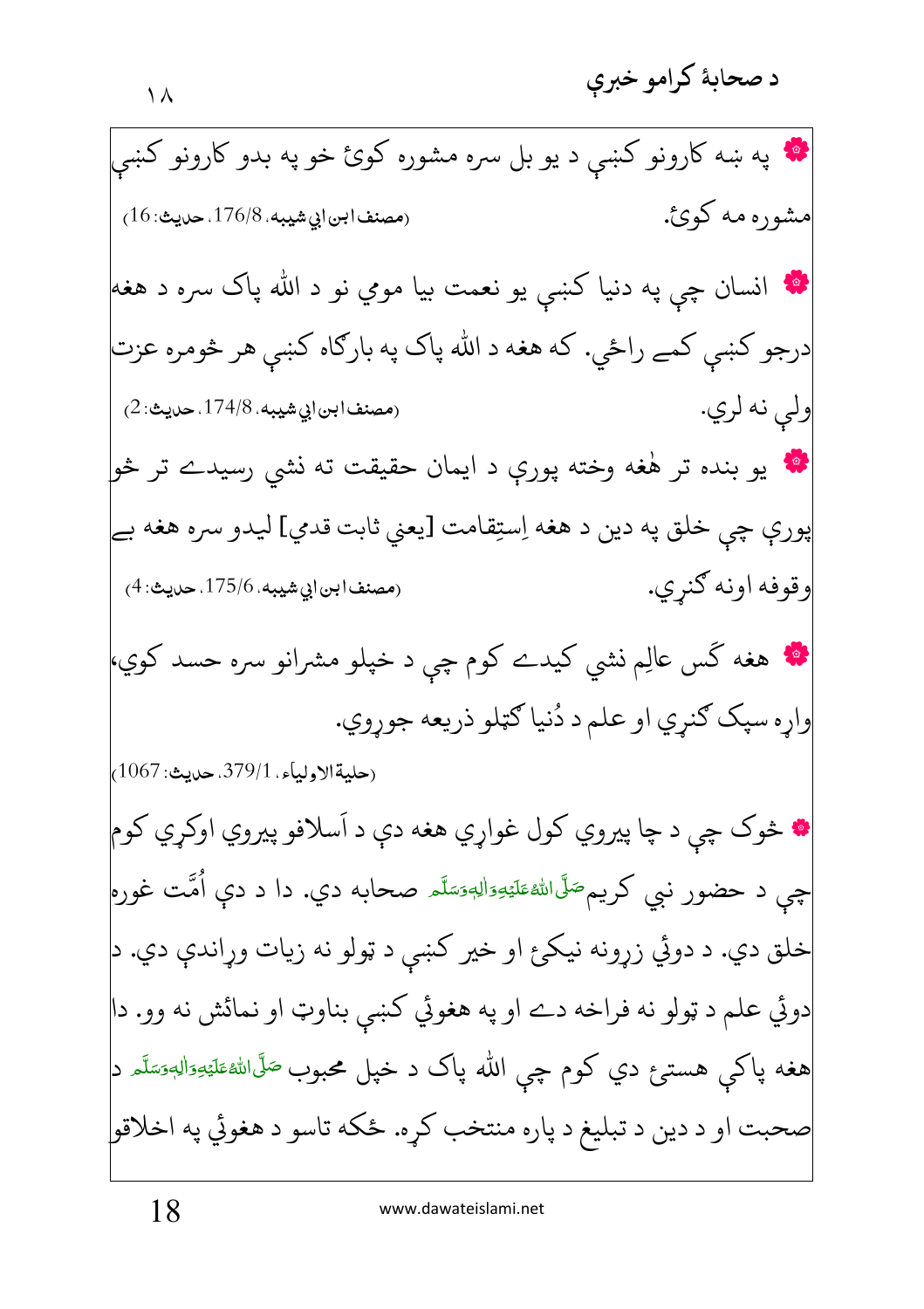او عادتونو او د هغوئي په طريقو ځئ ځکه چي هغوئي د حضرت سيِّدُنا محمدِ مصطفٰی، احمد مجتنی صَلَّىاللهٔ عَلَيْهِ وَاللهِ وَسَلَّمَ صحابه دی. یه ربّ کعبه می دی قسم وي! دغه خلق د هدايت په سيدها لار روان وو. اے بنده! صرف د خپل بدن تر حده پورې د دُنيا سره تَعَلُّق قائم اوساته او خپل زړه او دماغ د| دي [دُنيا] نه لري اوساته ځکه چې ستا د نجات دار و مدار ستا په عمل دے.| ځکه ته د اوس نه د مرګ تيارے کوه چې ستا انجام او خاتمه ښه وي. (حليةالاولياء. 378/1.رقعه: 1065) **\*** د حضرت قَتَاده <sub><sup>تخِي</sup>َالله عَنُهُنه روايت دے چي د حضرت عبد الله بن عمر</sub> ئ<sup>يوپ</sup>اللهءَنهُما نـه چا اوپوښتل: " آيا د نبي کريـم <sup>صَلَى</sup>اللهءَلَمَةِيهِوَاللهوَسَلَّـم صحابـهٔ کرامو مَلَيْهِمُ الرِّضُوَانِ به خندل؟'' هغوئي يَضِيَاللهُ عَنْهُ اوفرمائيل: ''أَو جي! حالانڪه ايمان د هغوئي په زړونو كښى د غرونو نه هم زيات قوي او مضبوط وو." (جامع معمر بن راشد مع المصنف لعبد الرزاق، 286/10. حديث: 20837) نگه یو کَس د حضرت عبد الله بن عمر ﷺعَنهٔمانه یوښتنه اوکره: "څنګه| چي دكِّالْـهَ اِلَّا الـلُّـهُ (يعني اِسلام) نه بغير هيڅ يو عمل نفع نه وركوي نو آيا مسلمان ته يو عمل هم نقصان نه شي رسولے؟'' هغوئي پهچهاللهءَئه اوفرمائيل: (نيکو والا) ژوند تيروه او په دوکه کښي مه پريوځه (چې مسلمان ته يوه بدي هم نقصان نشي رسولے). (جامع معمر بن راشد مع المصنف لعبد الرزاق. 258/10. حديث: 20720)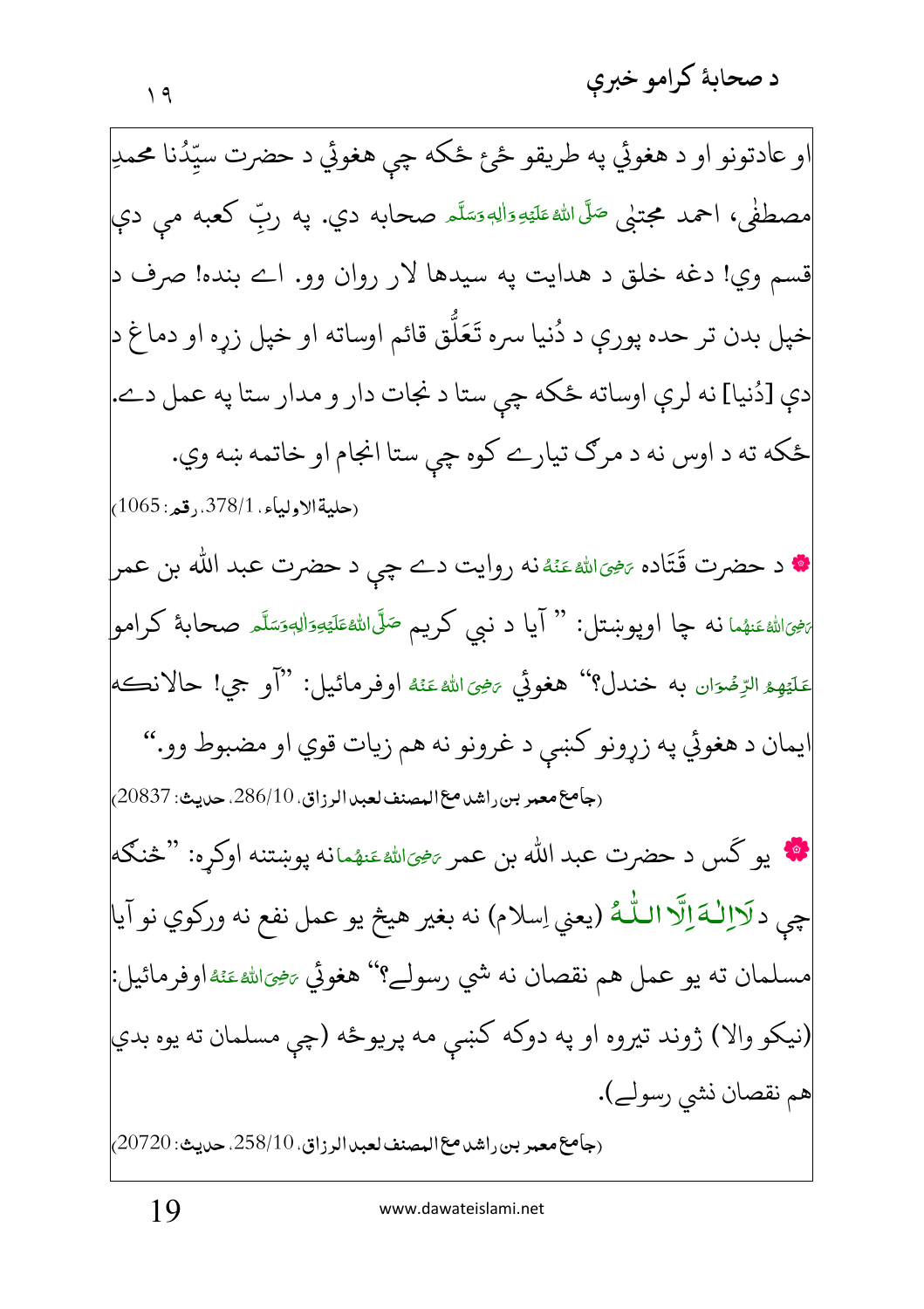د حضرت ابو مُوسٰى اَشعَرِي ﷺ فَوامِين ۲۰ انسان په دې دنيا کښې د ژوندي پات<sub>ي</sub> کيدو سره صرف د څه پريشانه کوونڪي آفت او مصيبت يا د څه فتني انتظار کوي. (كتأب الزهد لابن مبارك، ص3، حديث: 5) \*\* حضرت قَسَامَه بن زُهَير ﷺ اللهِطَيَه فرمائي: يو ځل په بَصره کښى حضرت ابو موسٰى اَشعَري ﷺ عَنۡهُ مونر ته خطبه راكوله، ارشاد اوفرمائيلو: " اے خلقو! ژاړئ او که ژړا نه درځي نو ژړا غوندې شکل جوړ کړئ ځکه چي (د نافرمانئ په سبب دوزخ ته تلونڪي) دوزخيان به دومره ژاړي چي په ژړا ژړا به د هغوئي اوښکي ختمې شي. په آخره کښې به هغوئي د وينې اوښکو| سره ژړا شروع کړي او دومره اوښکې به اوبَهيَوي چې که چرې د هغوئي په اوښکو کښي کشتئ پريښودے شي نو روانے به شي پڪښي." (كتاب الزهد لامام احمد، ص215. حديث: 1103، **په** بيشکه د قيامت په ورځ به لمَر د خلقو په سرونو ولاړ وي او اور به ورَوي او د دوئي ټول اعمال به د دوئي د پاره سورے جوړيږي يا به ئې په غرمو سوزوي."  $(3.203/8.203/8)$ مصنف ابن ابي شيبة. د حضرت مُعاذ بن جَبَل ﷺ فرمان \* جنتيان به د يو څيز ارمان هم نه كوي خو صرف د هغه ساعت [ارمان]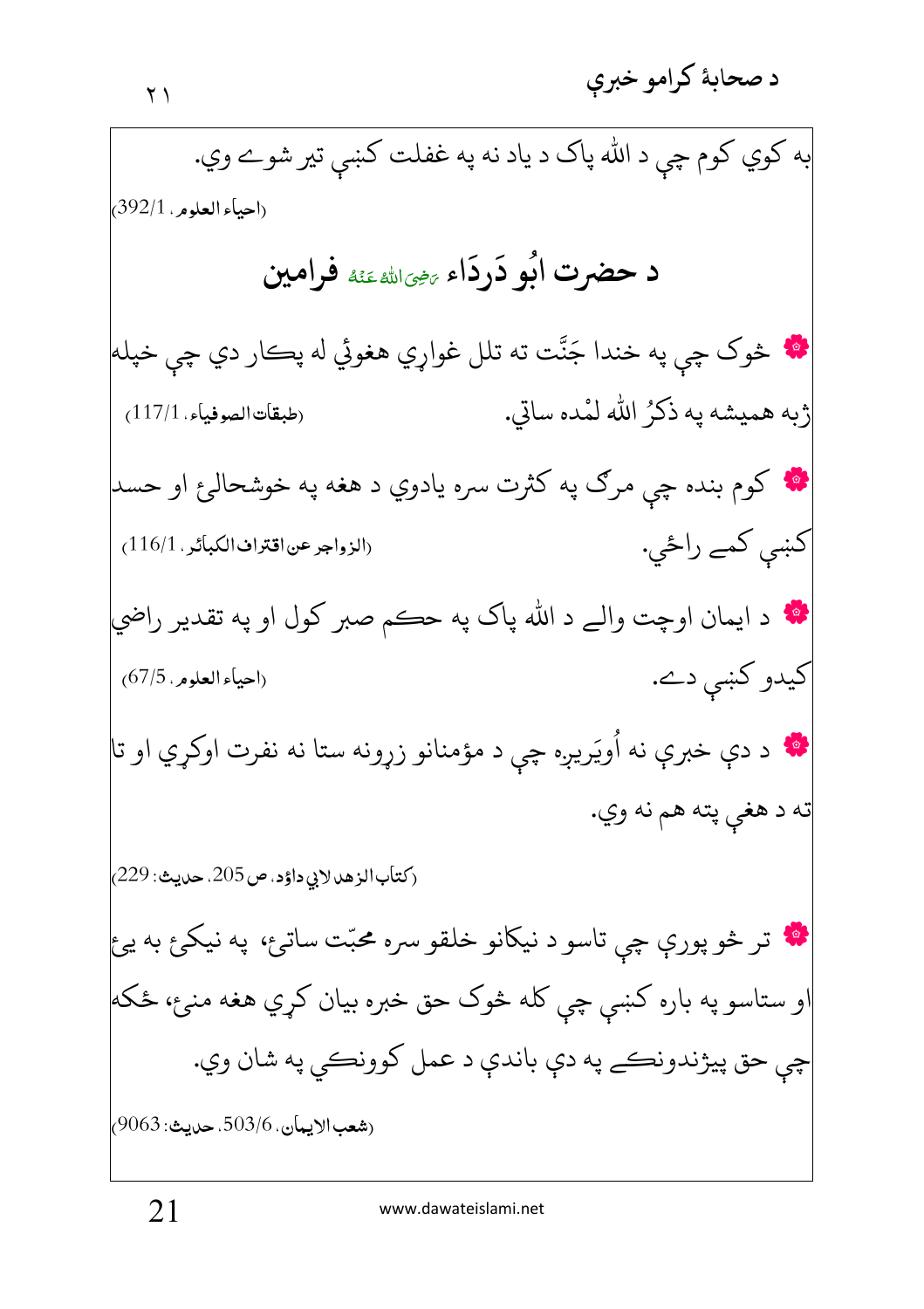د حضرت حُذَيفه بن يَمان ﷺ غَنْهُ فَرامين **په** حضرت حُذَيفه بن يَمان ﷺعَنْهُ اوفرمائيل: د فتنو د ځايونو نه بچ شئ. عرض اوکړے شو چې هغه کوم دي؟ اوئې فرمائيل: د حکمرانانو| دروازے. تاسو کښي څوک چې د حاڪم دروازے ته ځې نو د هغه په| دروغو د هغه تصديق كوي او د هغه په باره كښې هٰغه څه وائي كوم چې په هغه کښې نه وي. (احياء العلوم . 177/2) \* د دین ګنهګار او په ژوند کښې بے وسه او بد حاله ډیر خلق به صرف د| خيل سخاوت په وجه جنّت ته داخل شي. (التذكرة الحمدونية، 299/2) د حضرت عَمرو بن عاص ﷺ فوامين **په** د قرآنِ پاک هر آيتِ مبارکه د جنّت يوه دَرَجه او ستاسو د کورونو ډيوه (احياء العلوم ، 363/1) ده. **په** چا چې قرآن پاک اولوستلو هغه نېّوت د خپلو دواړو اړخونو ترمينځه جمع کړو خو صرف دا چې د ده په لور وحي نه کيږي. (احياءالعلوم 363/1) \* خبرې کول د دوائې په شان دي، چې لږ وي نو فائده به ورکوي او که زياتي وي نو نقصان وركوونكي ثابتيږي. (حسن السمت في الصمت، ص100)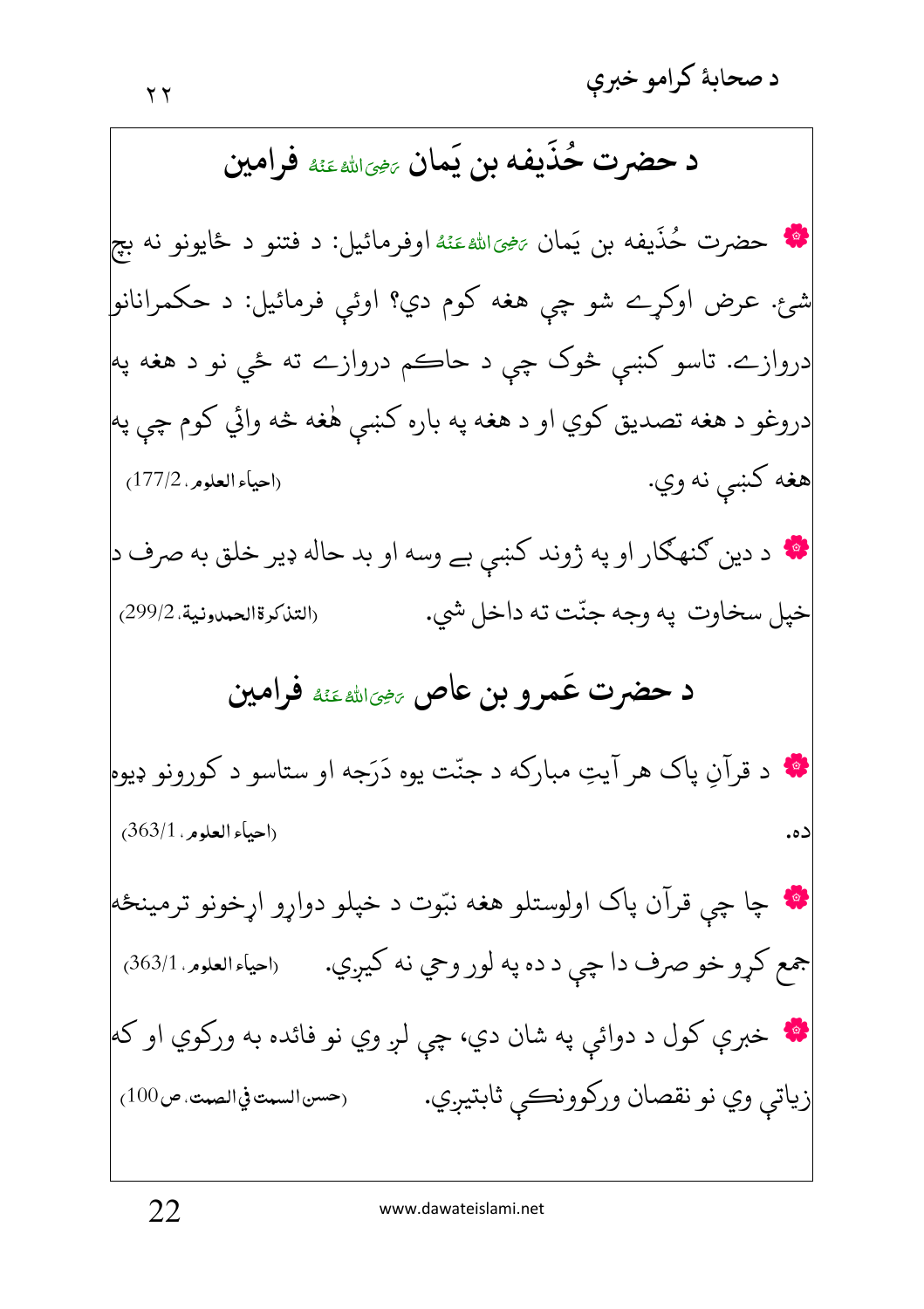د حضرت عبد الله بن عَمرو بن عاص ﷺ غَنْهُ فَرامين \* د هر بد ژبي [يعني بد زبانه] جنّت ته دا خليدل حرام دي. (حليةالاولياء. 359/1. رقم: 982<sub>)</sub> ۰۰ د مومن په بدن کښې يو اندام داسې نشته کوم چې الله پاک ته د ژبې نه زيات خوښ وي، د دې په وجه به الله پاک هغه جنّت ته داخل کړي او د| غیر مسلمه په بدن کښي داسې هیڅ اندام نشته کوم چې د الله پاک ته د ژبې نه زيات ناخوښه وي، په دې وجه به الله پاک هغه دوزخ ته داخل (حليةالاولياء. 280/1) کر ي. د حضرت ابوذر غفاري <sub>عضالله عَنْهُ</sub> فرامين **په** څوک چې جنّت ته تلل غواړي هغه له پڪار دي چې د دنيا په مال او زر كښى رَغبت نه ساتي. رحليةالاولياء. 219/1.رقم: 542) **\*** د دُعا د قبليدو د پاره د نيکئ حيثيت داسې دے لکه څنګه چې په اينګولي (ترکارئ) کښې د مالګي دے. (مصنف ابن|بي شيبه. 40/7. حديث: 4) **الله حضرت ابُوذَر غفاري** ﷺ عَنْهُحضرت سَلَمه ﷺ عَنْهُ تَهُ اوفرمائيل: ے سَلَمه! د بادشاهانو دروازو ته مه ځه ځکه چې تا ته به د هغوئي د دنيا نه هيڅ ميلاو نه شي خو هغوئي به د دې نه افضل يعني ستا د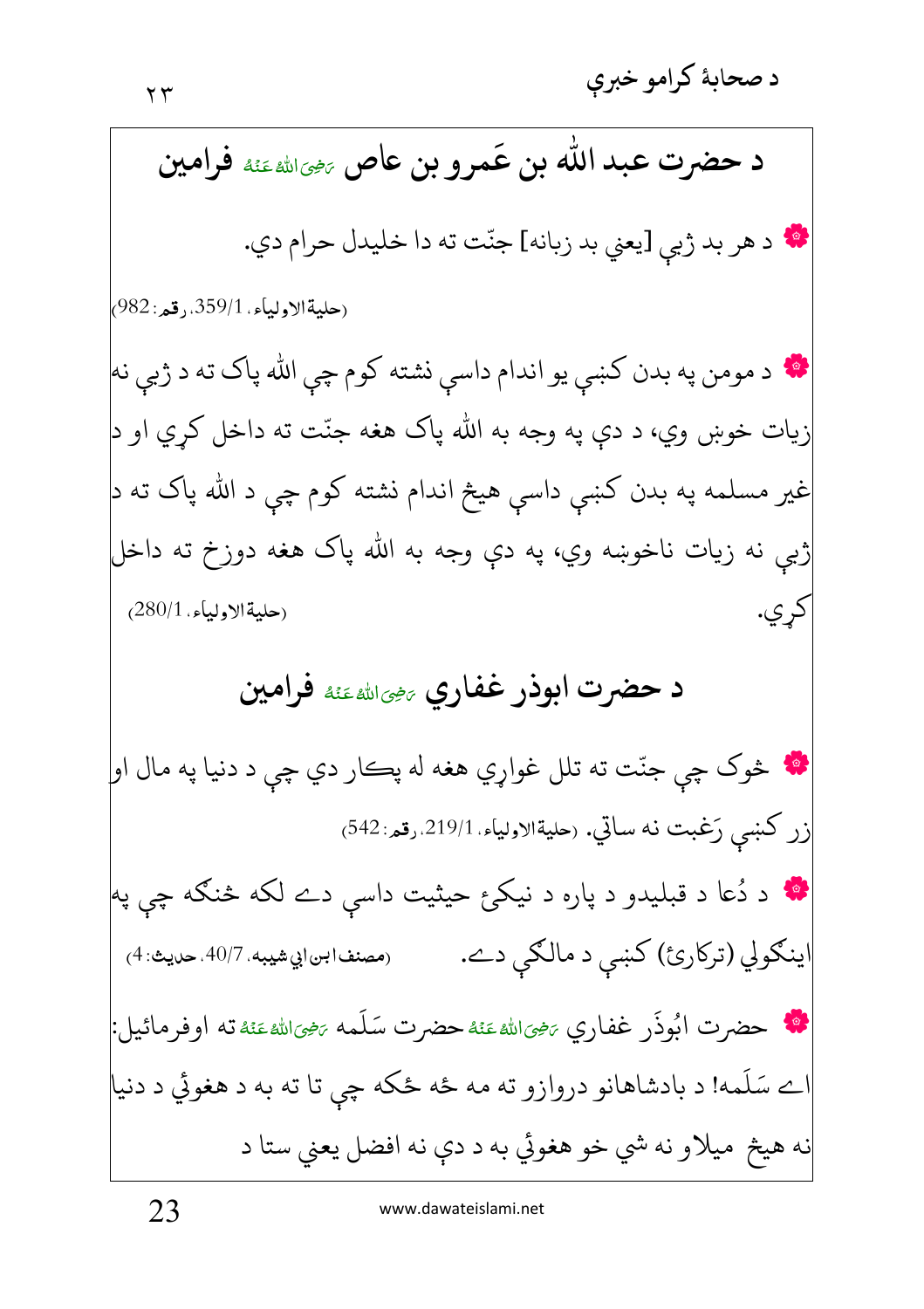دين نه واخلي. رمصنف ابن ابي شيبه. 698/8. حديث: 79) • د دوؤ درهمو والا حساب به د يو درهم والا د حساب نه سخت وي (يعني څومره چي مال زيات وي دومره به ئي وبال زيات وي). (مصنفابن|بي شيبه، 183/8. حديث: 3) **په حضرت ابوذر غِفاري** <sub>تَ</sub>خِيَالله عَنْهُ د کعبي په خوا کښې اودريدلو، اوئي فرمائيل: اے خلقو! زه جُنذُب غِفَاري يم. د خپل شفقت او نصيحت| کوونڪي ورور خوا ته راجمع شئ! ټول خلق راجمع شو نو هغوئي <sub>تنځالل</sub>هءَنۀ اوفرمائيل: "چي تاسو کښي څوک په سفر ځي نو آيا هغه زادِ راه (يعني په سفر کښې په کار راتلونڪي ضروري سامان) ځان سره نه وړي په کومو چي ضرورتونه پوره شي او خپل منزل ته اورسي؟'' خلقو عرض اوکړو: "ولمي نه!" اوئي فرمائيل! "نو واورئ! د قيامت سفر د ټولو نه اوګرد دے. د دې د| پاره ښه پوره د لارې ضروري سامان تيار کرئ کوم چې ستاسو پڪار راشي." حاضرو خلقو پوښتنه اوکړه: "هغه څه دي چې په دې کښې زمونږه| پڪار راشي؟" اوئي فرمائيل: "د غټو غټو سختو کارونو نه د بچ کيدو د پاره حج اوکړئ. د قيامت د ورځي د ګرمئ او لمَر نه د حفاظت د پاره د سختي |ګرمئ ورځو کښي روژې اونيسئ. د قبر د ويرې نه د خلاصي حاصلولو د| پاره د شپي په تياره کښي لمُونځ ادا کړئ. د حساب د ورځي د پيشئ د پاره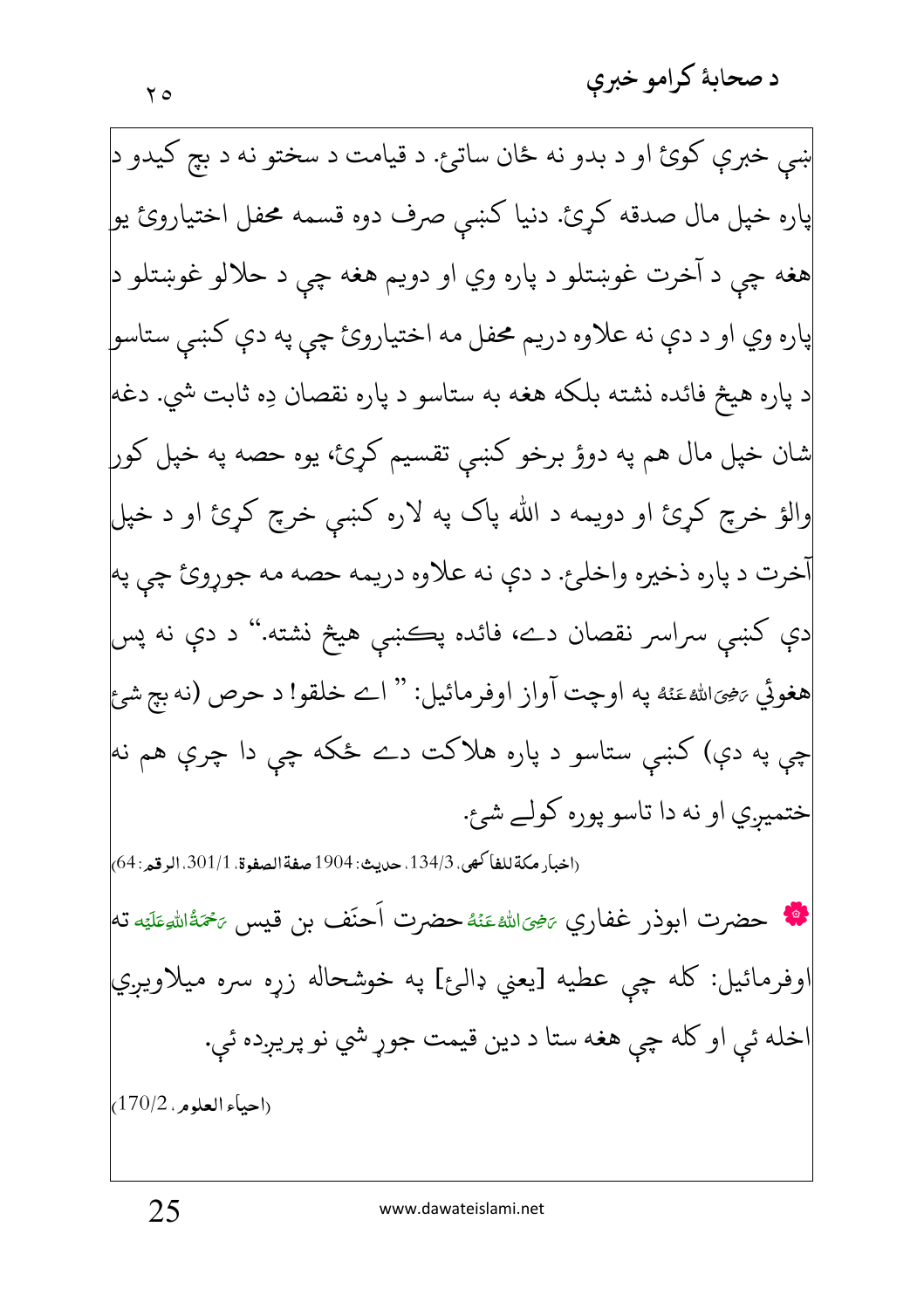د حضرت سلمان فارسي پههالله عَنْهُ فَرامين **په** دنيا کښې د خلقو په يو بل ظلم کول د قيامت په ورځ د تيارې سبب دمے. (حليةالاولياء، 260/1. قعر: 640ملحضاً) **په** الله پاک چي کله د چا د ذليله او رسوا کولو يا هلاك کولو اراده لري نو د هغه نه حيا واخلي. بيا به تاسو هغه گس په دې حال کښې بيامومئ چې د خلقو نه به نفرت کوي او خلق به د هغه نه نفرت کوي. (مكا, م الإخلاق، ص94., قم: 113) لگه حضرت مَيمون بن مِهران ﷺ علي<sub>ّ</sub>ه بيانوي چي يو گس د حضرت سلمان فارسي <sub><sup>يرمجى</sup>اللهءَئهْ په خدمت كښى حاضر شو او عرض ئي اوكړو: ما</sub> ته نصيحت اوكړئ. اوئي فرمائيل: خبرې مه كوه. هغه عرض اوكړو: څوك چې د خلقو په مينځ کښې اوسيږي د هغه د خبرو نه بغير بله لار نشته: اوئې فرمائيل: كه خبرې كوې نو حق خبرې كوه يا چپ پاتې كيږه. <sub>(</sub>تاریخ ابن عساکر ، 449/21<sub>)</sub> **په د** حضرت جَعفَر بن بُرقَان ﷺ نه روايت دے چې حضرت سلمان فارسي چهِيَ اللهُ عَنْهُ اوفرمائيل: ما 3 خبري خندوي او 3 مي ژروي. خندوونڪي 3 څيزونه دا دي: حيرانتيا ده په هغه کس باندې کوم چي په دنيا پسې اميدونه تړلي وي حالانڪه مرګ هغه لټوي، او حيرانتيا ده په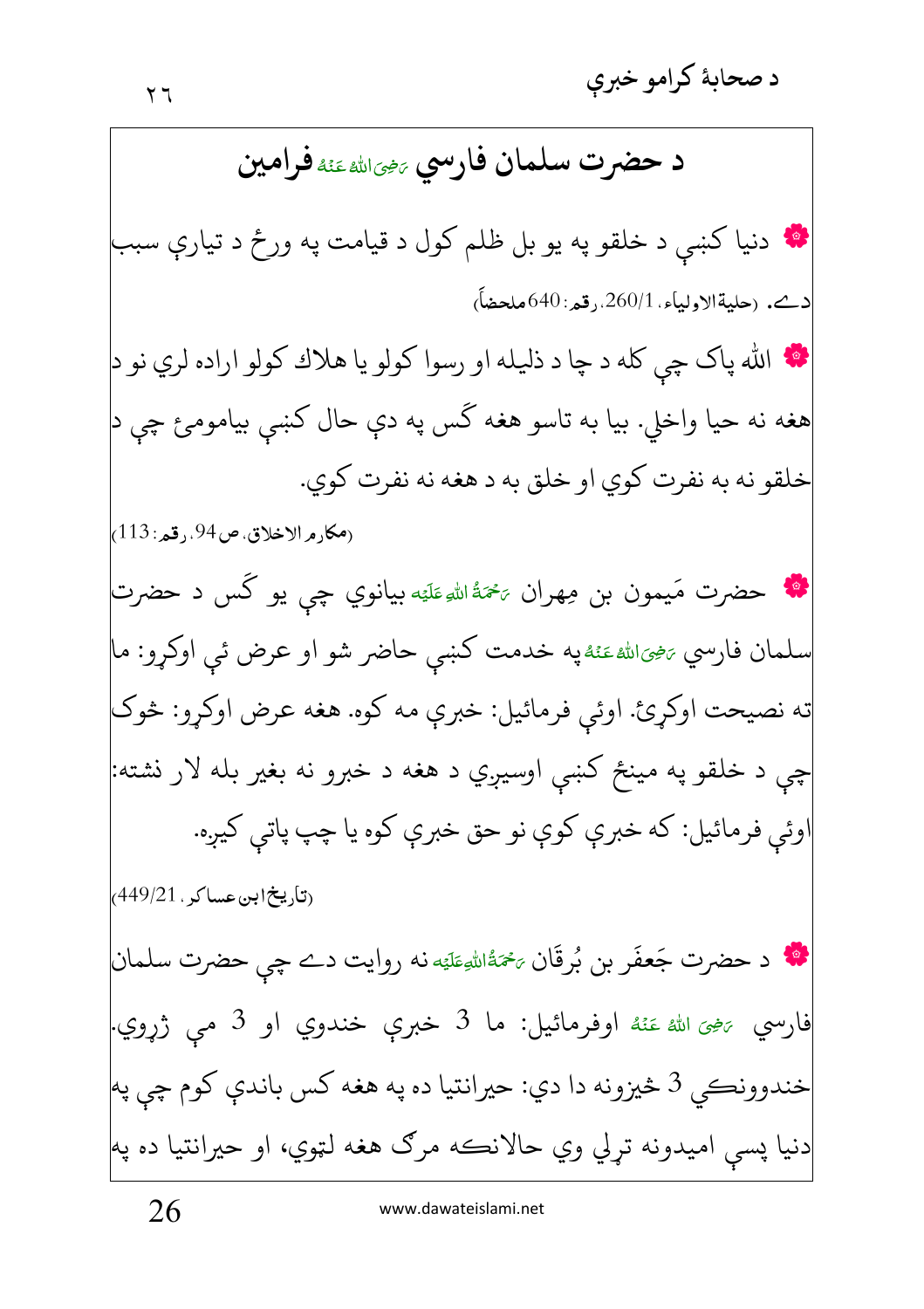هغه غافله گس باندې کوم چې د غفلت نه، نه بيداريږي او په هغه چا هم حيرانتيا ده څوک چې په ډکه خُله خاندي حالانڪه هغه ته دا معلومه نه ده چي د ده رب د ده نه راضي دے او كه ناراضه. ژړوونكى 3 څيزونه دا دي: د نبي کريم <sup>صَلَّى الله عَلَيْهِ وَاللهٖ وَسَلَّمَ او صحابهٔ کرامو</sup> مَلَيْهِءُالرِّضۡوَان جدائي، د ځنکدن تڪليفونه راتلل او د الله په دربار کښی حاضريدل، حالانڪه ما ته معلومه نه ده چې دوزخ ته به غورزيږم اوكه| جنَّت به راته نصیب شي. (كتاب الزهد لإمام احمد، حديث: 837، ص176) لَهُمْ حضرت طارق بن شِهَاب ﷺ فرمائي: ما د حضرت سلمان فارسي پرهيزاللهءَنهٔخوا ته شپه تيره کړه چې د هغه عبادت اووينم. کله چې د شپې نخرئ حصه شوه نو هغوئي ﷺ پاڅيدلو او لُمُونځ ئې ادا کرو ګويا ما چي څه ګنړل (چي هغوئي <sub>تَ</sub>ضِيَالله عَنَهُټوله شپه عبادت کوي) هغه شان مي اونه ليدل. كله چي ما دا خبره هغوئي <sub>تنح</sub>ىاللهءَنه ته بيان كړه نو اوئي فرمائيل: "د| دې پينځه وارو لمُونځونو پابندي اوكړه نو دا به په مينځ كښى د كيدونكو ګناهونو کفاره شي تر څو چې ګناو کبيره نه وي شوې.'' نور ئې اوفرمائيل چې "خلق چې د ماسځُتن لمُونځ ادا کړي نو درې قسمه شي: ﴿1﴾ هغه خلق د چا د پاره چي شپه وبال جوړه شي او هغوئي د دې نه هيڅ فائده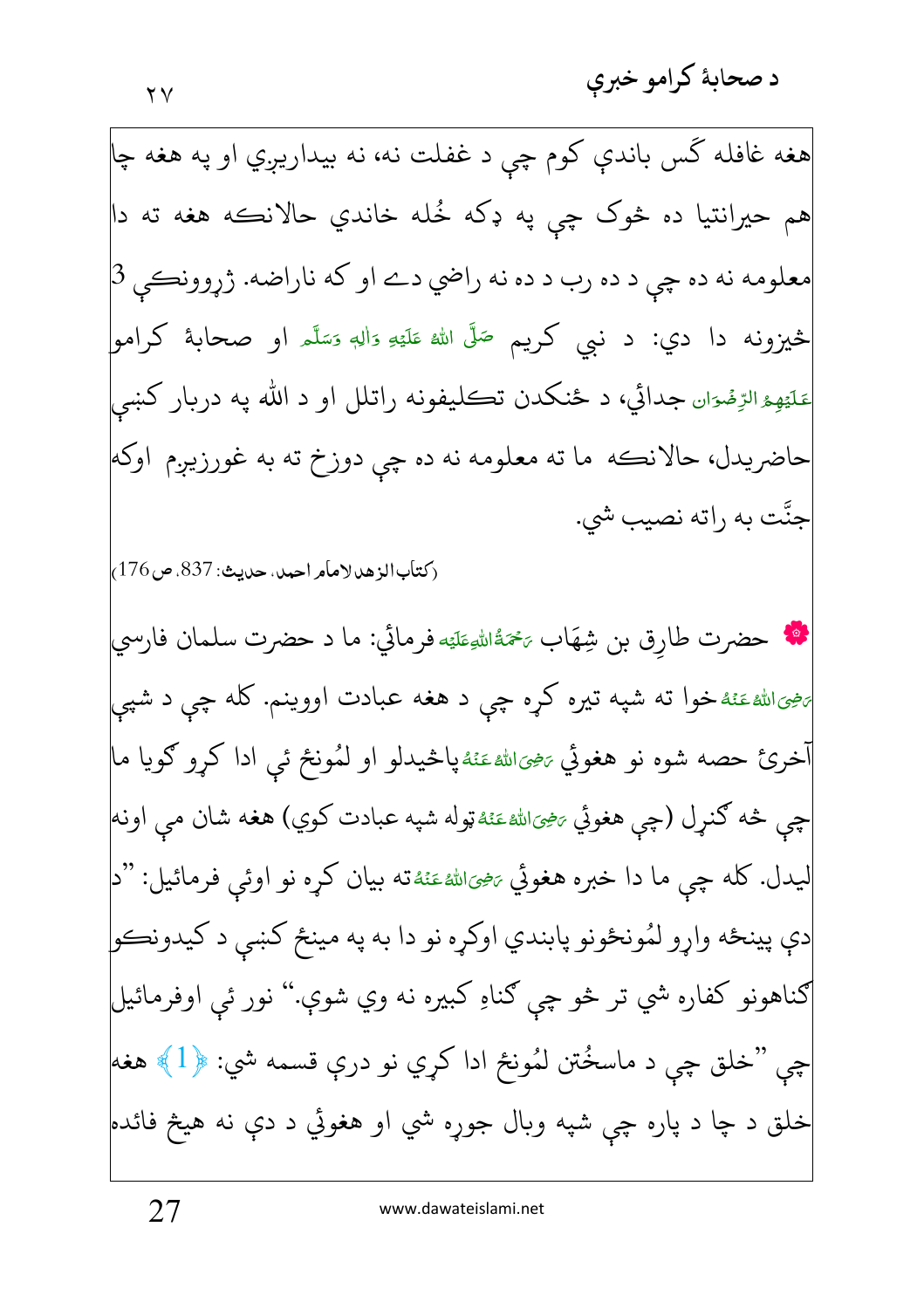وانخلي. ﴿2﴾ د بعضي خوش قسمتو د پاره د نيكئ سبب جوړه شي او هغه د وبال نه بچ كوي او ﴿3﴾ د بعضي نادانانو د پاره دا شپه نه فائده وركوي او| نه وبال جوړيږي. د چا د پاره چي وبال جوړيږي او د فائدې نه خالي وي دا هغه خلق دي څوک چي د شپي تياره او د خلقو غفلت غنيمت اوګنړي او په زړه ورتيا سره ګناهونو کښې شپه تيروي او څوک چې د شپې تياره او د خلقو غلفت غنيمت اوګنړي او شپه کښي د عبادت د پاره پاڅي دا شپه د| هغوئي د پاره فائده منده ده، وبال نه ده او څوک چې لمُونځ اوکړي او اوده شي د هغوئي د پاره نه فائده منده ده او نه وبال. ځکه ته د غفلت نه ځان ماته، د الله ياک د عبادت اراده کوه او په دې هميش والے اختيار کره. (مصنف عبدالرزاق، 416/2، حديث: 4749، **په** د هر يو گس يو باطن وي او يو ظاهر، څوک چي خپل باطن ښائسته<mark>!</mark> کري الله پاک د هغه ظاهر ښائسته کوي او څوک چې خپل باطن خراب كري الله پاك د هغه ظاهر هم خرابوي. (كتابالزهدلا بن المبارك ديليه كتابالر قائتي، حديث: 72، ص17) **په** بيشکه عِلم ډير زيات او عُمر ډير ڪم دے، د دين ضروري عِلم حاصل کړئ او د دې نه سِوا (يعني د دې نه علاوه څيزونه) پريږدئ ځکه چې په دې به ستاسو مدد نه کيږي. (حليةالإولياء، 246/1. رقعه: 606)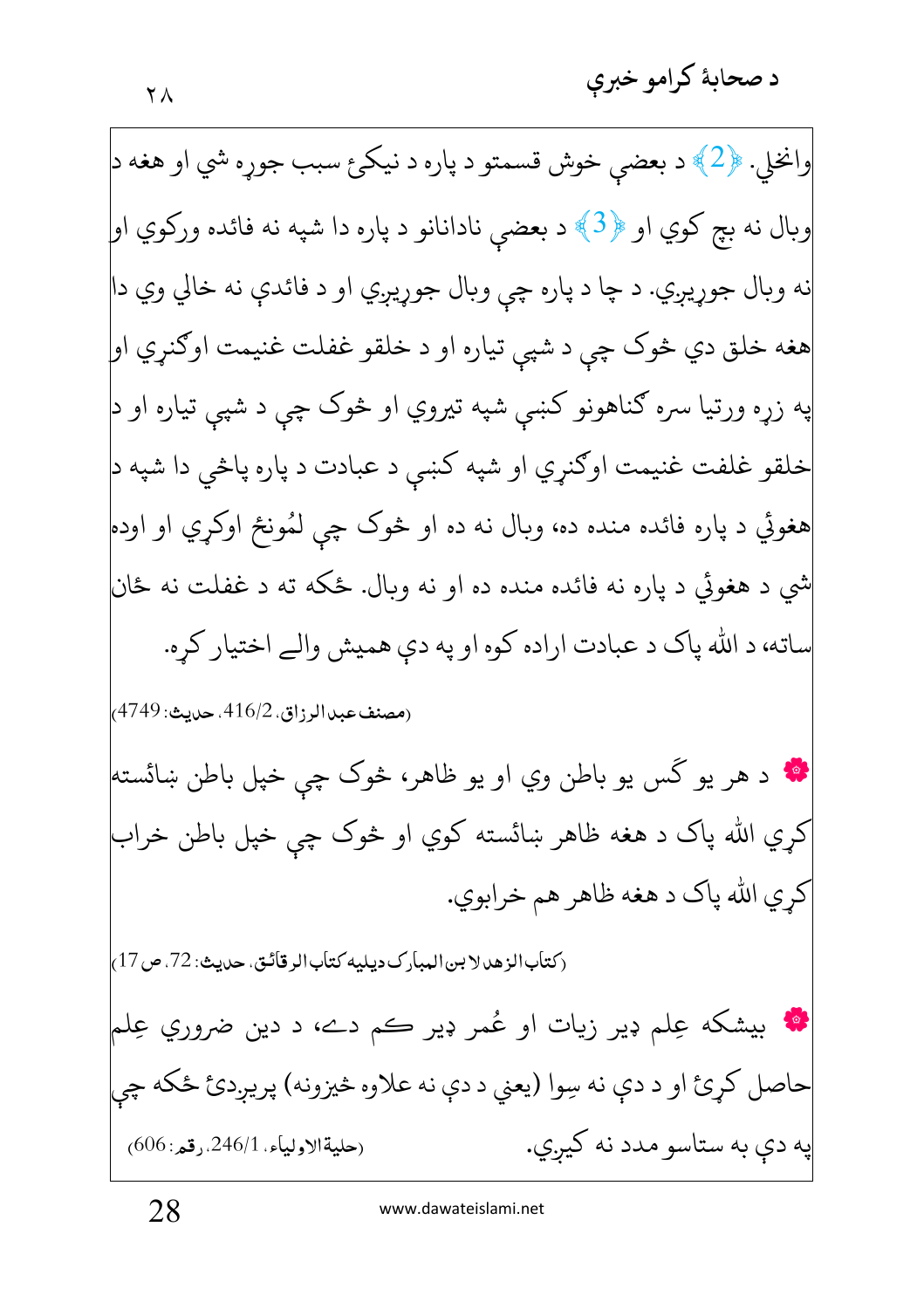د صحابهٔ کرامو خبرې

**په د حضرت سلمان فار**سي <sub>تخ</sub>یراللهءَئه د داسې ګناه په باره کښې تپوس -Ê j -اوکړے شو د کومې په موجودګرئ کښې چې يوه نيکي هم فائده نه ورکوي نو| هغوئي <sub>تَ</sub>خِيَ الله عَنْهُ ارشاد اوفرمائيلو: ''هغه كناه تڪبر دے.'' --Í -

(الزواجر عن اقتراف الكبائر ، 149/1)

صَــلَّــوُا عَــلَى الْـحَــبِـيـْـب! ۖ صَـلَّى اللهُ عَلنى مُـحَـبَّد <u>ٔ</u> ֦֦֦֦֦֧֧֦֧֚֚֡֝֝֝֝֬֟֓֟֓֡֓֟֓֝֬֟֓֟֓֟֓֟֓֟֓֡֟֓֟֓֡֟֓֟